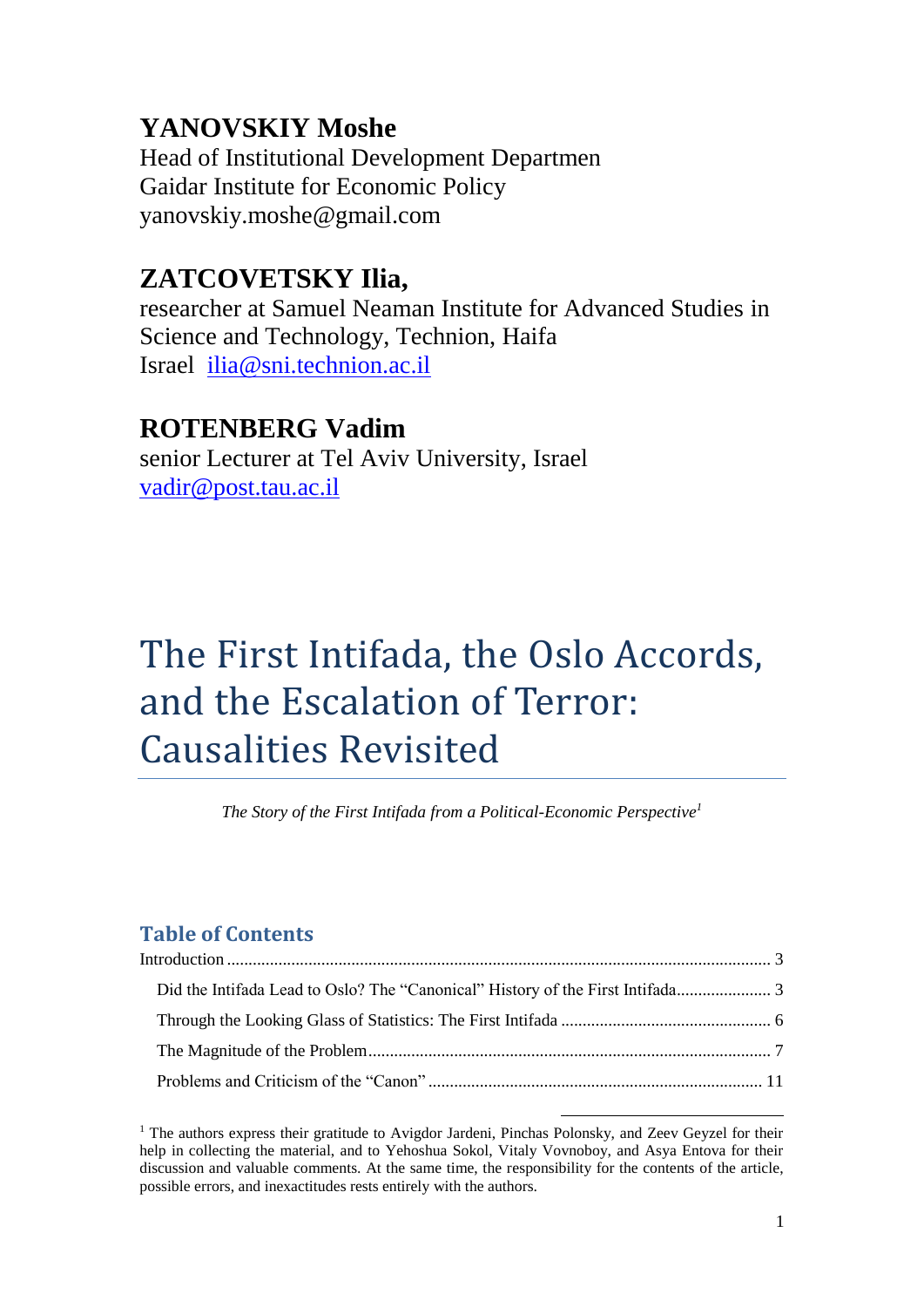| Additional Notes: Motives and Outcomes of Choosing a Political Strategy 25               |  |
|------------------------------------------------------------------------------------------|--|
|                                                                                          |  |
|                                                                                          |  |
|                                                                                          |  |
|                                                                                          |  |
| Appendix: Some Additional Causes of the Intifada and Extended Duration of the Unrest  32 |  |
| The Principal Hypotheses under Consideration about the Causes of the Intifada 32         |  |
|                                                                                          |  |
|                                                                                          |  |

*The analysis of events of the First Intifada focused on the question of how well founded the decisions made at the time were to introduce radical changes in the terror-fighting strategy. Most sources treat the process at Oslo as an outgrowth of Israel's inability to suppress the Arab riots. We will consider an alternative interpretation in addition to this widespread view. The alternative approach will be based on understanding Oslo as the outcome of developments dictated by certain interests within Israel.*

*The magnitude of the events of 1987–1990 does nothing to explain the leadership's refusal to come up with a strategy for fighting terrorism in favor of choosing a strategy of pacification instead. Most of the steps taken by the Israeli leadership in the course of the conflict cannot be adequately explained without taking into account the struggle for power and the evolution of the leftist elite's interests after their loss of the monopoly of power in 1977—along with their loss of motives for defending the country or the security of its citizens. Citizen security saw a drastic drop in the priority status it had formerly enjoyed as a state objective. This came in the wake of the disintegration of mechanisms of responsibility and the interest taken by the authorities in providing security.*

*The Oslo Accords were in no way dictated by the First Intifada; even so, the Intifada is used extensively as a means of Oslo legitimatization. In actuality, one and the same process and one and the same political choice led to both the Oslo Accords and the terror boom.*

Keywords: First Intifada, security, terror incentives, weakness signals

JEL codes: D74, D78, H56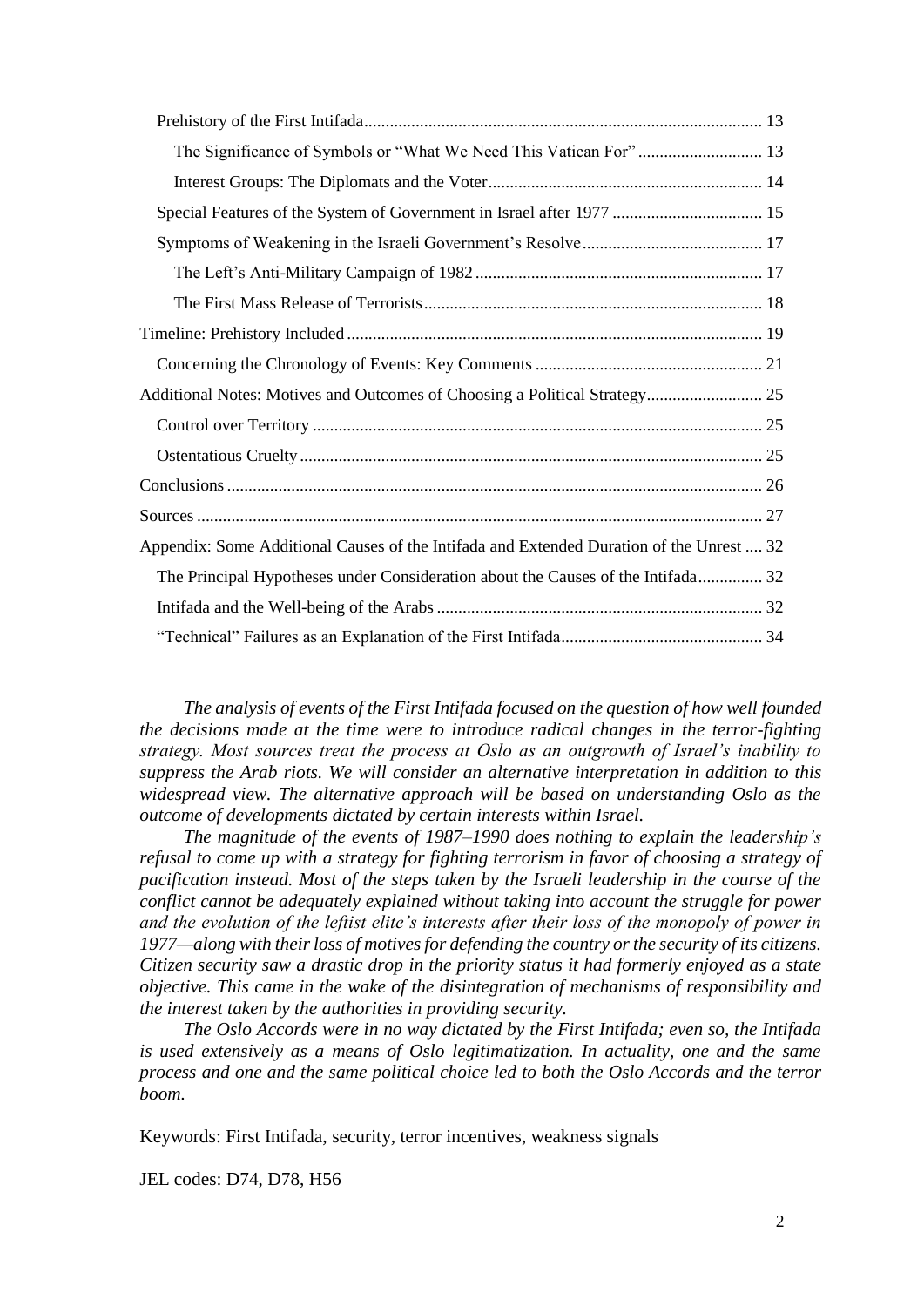*For updates see http://ssrn.com/abstract=2550441*

*In reality, the populace will embrace the government only if it is less dangerous to do so than to support the insurgency. That is why successful population-centric policies aim to control the people with a 24/7 deployment of security forces, not to win their love and gratitude by handing out soccer balls, medical supplies and other goodies. Max Boot (Boot, 2013)*

> *"Showing any sign of weakness in the wild could get them killed..." Piece of advice from dog training instructions*

# <span id="page-2-0"></span>**Introduction**

<span id="page-2-1"></span>**Did the Intifada Lead to Oslo? The "Canonical" History of the First Intifada**

The First Intifada has for decades been used as the principal explanation for the need to fundamentally reexamine Israel's policies on terror. More precisely, the question concerns explaining and apologizing for the new policy of strategic concessions made by Israel to terrorists. Concessions, negotiations, and cooperation with terrorists have replaced the semi-legendary principles of Israel's anti-terrorist strategy, which had once spelled out "No negotiating with terrorists," the impossibility of concessions, and persecution and destruction of terrorists regardless of where they may be hiding.

The primary aim of the present study is to analyze the events of the First Intifada, focusing on the question of how well grounded the decisions made at the time were to introduce radical changes in the terror-fighting strategy. Most sources treat the process at Oslo as an outgrowth of Israel's inability to suppress the Arab riots. We will consider an alternative interpretation in addition to this widespread view. The alternative approach will be based on understanding Oslo as the outcome of developments dictated by certain interests within Israel.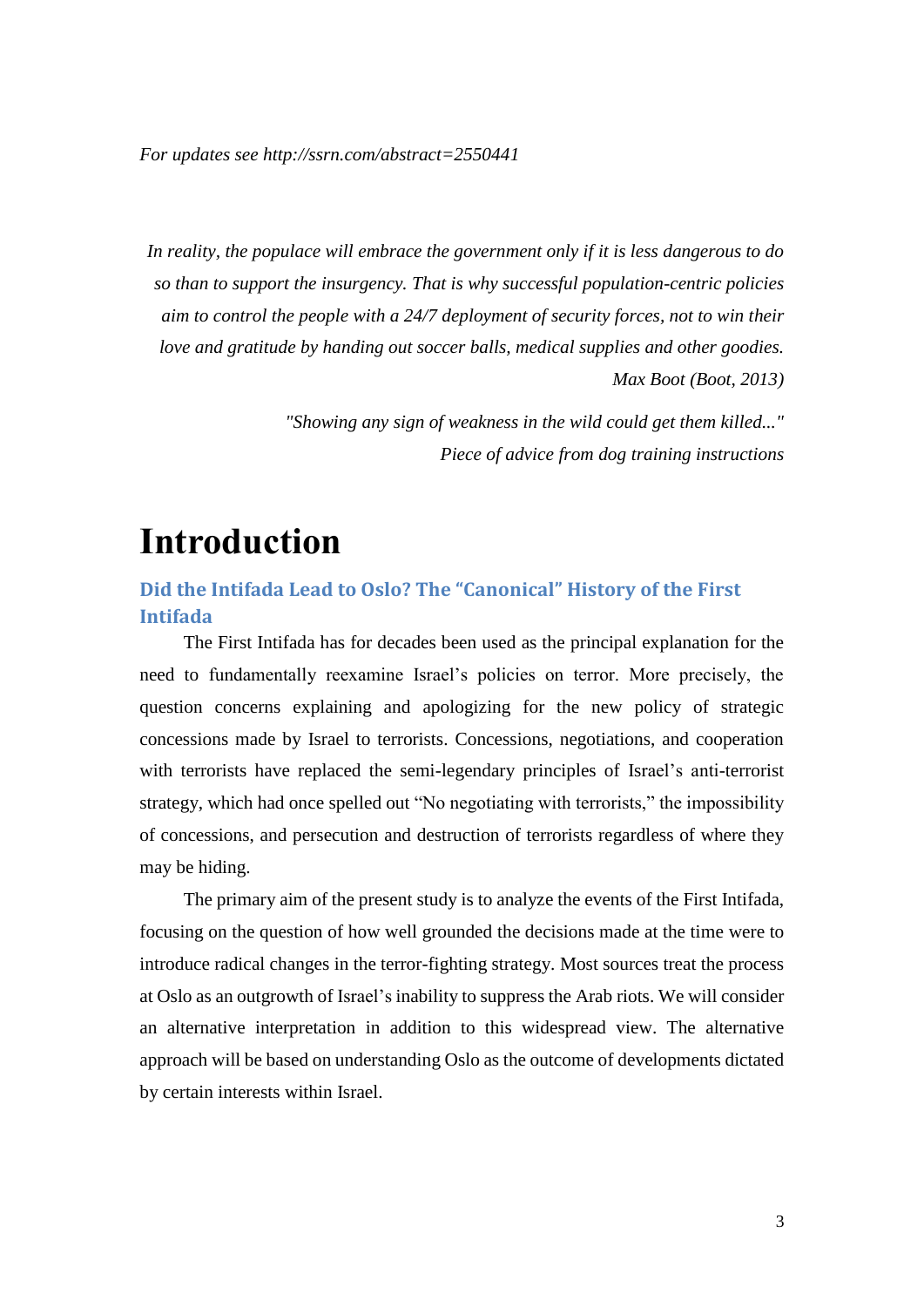The "canonical" account of the events is the following. Privation of various kinds, suffering, and humiliation inflicted upon the "occupied"<sup>2</sup> territories (check posts, Jewish construction) provoked due discontent (legitimate grievances) on the part of the Arabs. The discontent led to protests (see, for instance, Ensalaco, 2008)<sup>3</sup> or accounted for the protests being channeled toward adopting increasingly violent forms (Levitt,  $2006$ .<sup>4</sup> According to a more neutral account, the protests arose spontaneously, as a "natural" development (White, 2012: p. 296). Notwithstanding the draconian repressive measures taken, putting the protests down proved impossible. **It was these protests endorsed by world public opinion that made the Israeli leadership—which had previously never agreed to make concessions—reconsider its policies** (Shindler, 2013; Ziv, 2007). **The initiation of the peace process and the Oslo Accords (the Madrid Conference, according to some accounts) led to the end of the First Intifada (in 1993)**.

The account cited above is presented in official sources, Israeli ones foremost among them<sup>5</sup>; in research literature (see above), including Israeli studies (Ziv, 2007); in educational materials<sup>6</sup>; and in popular layman's accounts.<sup>7</sup>

The nearly universally accepted chronology of the events of the First Intifada (its beginning dated to December 1987, the conclusion in September 1993) is constructed in conformity with the position this spells out.

### **We propose two principal alternative hypotheses to explain the reaction of the Israeli leadership to the Intifada and the signing of the Oslo Accords:**

 $\overline{a}$ 

<sup>2</sup> Strictly speaking, these territories are not occupied. See, for instance, Great Britain's obligations as per the mandate issued by the League of Nations for Palestine: [http://avalon.law.yale.edu/20th\\_century/palmanda.asp;](http://avalon.law.yale.edu/20th_century/palmanda.asp) the Levy Commission report: <http://www.pmo.gov.il/Documents/doch090712.pdf>(in Hebrew); for the official translation of the conclusions and recommendations into English see: [http://unispal.un.org/UNISPAL.NSF/0/D9D07DCF58E781C585257A3A005956A6;](http://unispal.un.org/UNISPAL.NSF/0/D9D07DCF58E781C585257A3A005956A6) for an unofficial translation of the legal argumentation see: http://elderofziyon.blogspot.cz/2012/07/english-translationof-legal-arguments.html#.VD5q1MIcTcs. For an explanation of the unanimity in which the foreign affairs agencies of the old democracies supported the dubious occupation thesis, see the "Interest Groups: The Diplomats and the Voter" section below.

<sup>3</sup> Kindle locations: 1623; 3716–3722.

<sup>&</sup>lt;sup>4</sup> "Hamas capitalizes on the suffering and frustrations triggered by Israeli settlement and occupation policies. Israeli settlements—especially those deep in the West Bank…" (Kindle location: 2278–2279). <sup>5</sup>Ministry of Foreign Affairs (MFA), Israeli history timeline: [http://mfa.gov.il/MFA/AboutIsrael/IsraelAt50/Pages/Timeline%20of%20Events-](http://mfa.gov.il/MFA/AboutIsrael/IsraelAt50/Pages/Timeline%20of%20Events-%20Half%20a%20Century%20of%20Independence.aspx#1987) [%20Half%20a%20Century%20of%20Independence.aspx#1987](http://mfa.gov.il/MFA/AboutIsrael/IsraelAt50/Pages/Timeline%20of%20Events-%20Half%20a%20Century%20of%20Independence.aspx#1987)

 $\overline{6}$  For example, materials disseminated by the US Institute for Curriculum Services, which offers materials on Jewish history for schools:

<http://www.icsresources.org/content/factsheets/ArabIsraeliTimeline.pdf>

[<sup>7</sup>](http://en.wikipedia.org/wiki/First_Intifada) [http://en.wikipedia.org/wiki/First\\_Intifada](http://en.wikipedia.org/wiki/First_Intifada)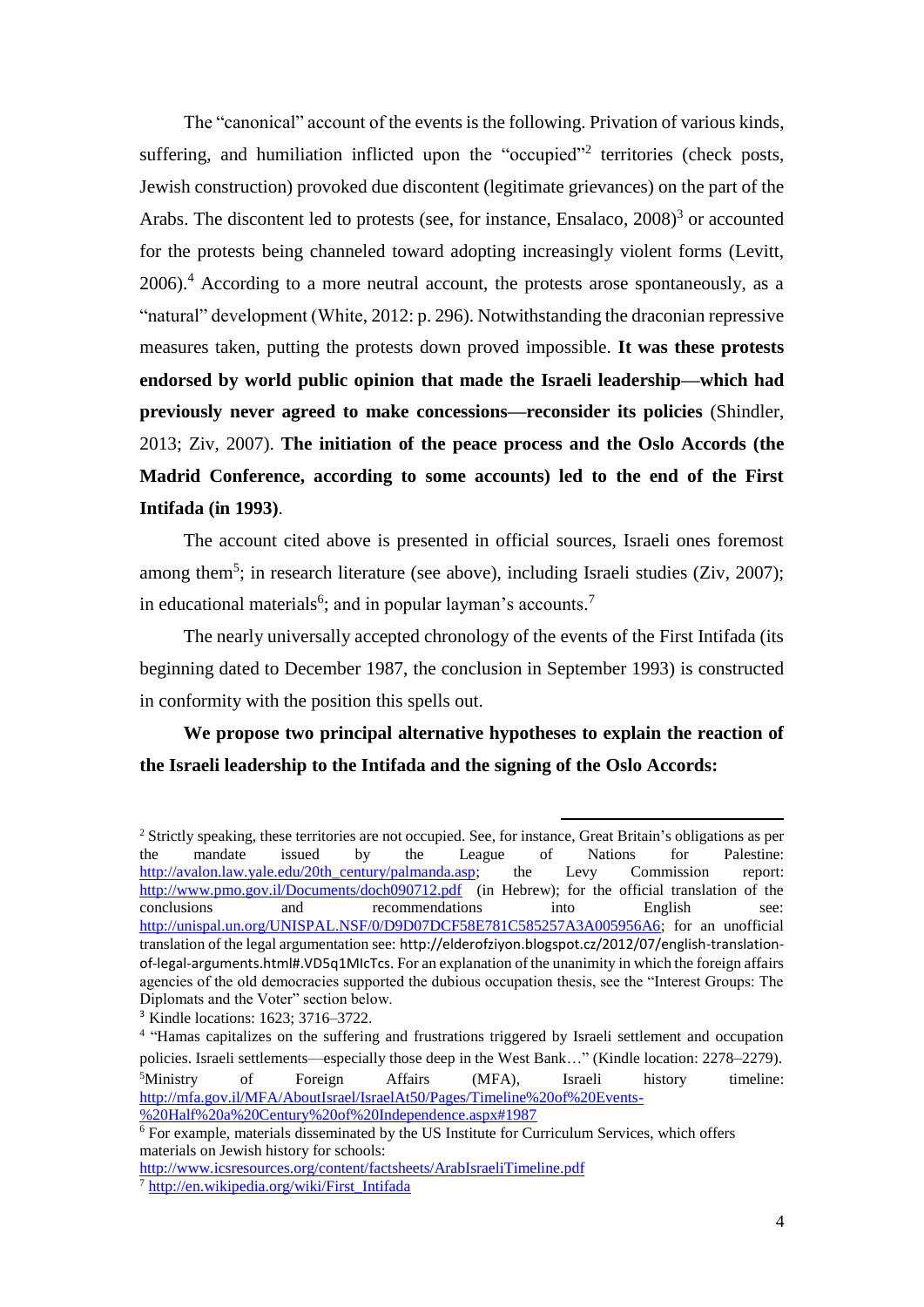- 1. The state proved unable to suppress the spontaneous—unless it was organized—protests of the Arabs living in Judea, Samaria, and Gaza; it was thus compelled to change its policies, shifting from a strategy of suppressing terrorism to one of pacifying terrorists.
- 2. The unrest was fed and fanned by signals received from Israeli politicians (typically from the leaders of the Israeli Left) about their readiness to shift to a strategy of pacification. These signals were—quite rationally—interpreted by the terror organizers as notification of greater chances of success for a rebellion.

A number of authors have also voiced the view that weaker "Palestine Liberation Organization" (PLO) influence in the areas where the rebellion sprang up provides a partial explanation for the zeal of its competing rivals (e.g., Levitt, 2006). Islamic extremists tried to fill the vacuum using the PLO's weakness to win supporters and activists while also relying on resources provided by the oil monarchies.

But the question of the causes of the unrest seems less important than the one about the causes leading to Oslo. Was the First Intifada such a cause in reality?

An emotional ground for mobilization of the effort (important along with fear in the face of the uprising's organizers) was hatred of the Jews. One of the factors leading to this hatred will be considered in greater detail below, as well as in an additional study (Rotenberg, 2014). The present study does not consider other factors (national or religious) in any detail.

*In societies where government and the authority with which it is invested are based on violence, government and property are mutually inseparable. Wealth is almost always an attribute of power or else it is acquired with the permission of power; it can then also be confiscated at any moment. Rulers of such societies consider everything found in the areas they control in one way or another belonging to themselves (Pipes, 1999).<sup>8</sup> Societies accustomed exclusively to this type of relationship between power and property cannot tolerate the economic success of a stranger (even if the stranger is stronger than them; see for instance the Philistines from Gerar).<sup>9</sup> The* 

 $\overline{a}$ 

<sup>&</sup>lt;sup>8</sup> This includes beautiful women. Hence the two episodes involving Sarah in the Bible (first her being taken into Pharaoh's harem, then to the King of Gerar; an indirect but nonetheless transparent threat of murder of the husband or guardian accompanies this should the royal will be disobeyed). Sarah's peaceful restoration to Abraham is clearly untypical for the societies involved as it takes miraculous divine intervention to achieve.

<sup>&</sup>lt;sup>9</sup> "Abimelech said into Isaac: 'Go from us; for thou art much mightier than we.'" (Genesis 26:16).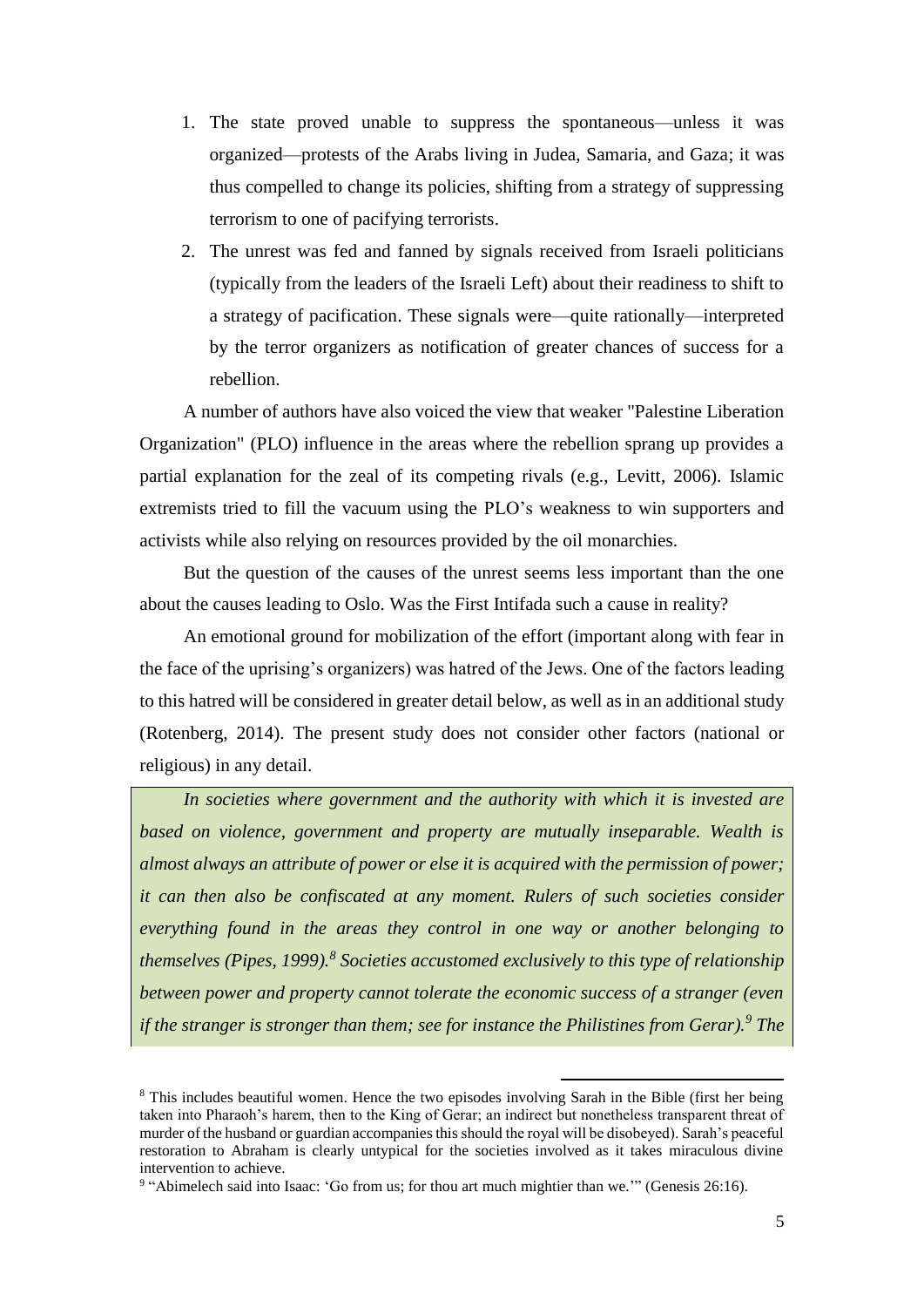*last few centuries have seen numerous situations when the Arabs needed to accept the authority of strangers. In cases when the authority looked strong and stable, its representatives and those close to it (co-tribesmen and co-religionists of the ruler) encountered no challenge even when the Arabs' own predicament worsened.* 

### <span id="page-5-0"></span>**Through the Looking Glass of Statistics: The First Intifada**

It would be difficult to come up with a confirmation of the accepted date of the First Intifada if we attempt to define its time period based on the number of victims alone. If losses among the Jews—or, beginning with the birth of the State of Israel, among Israelis (see Graphs 1 and 2 below)—are taken as the point of departure, the project of defining the initial and endpoints of the uprising becomes altogether impossible.

The Second Intifada period (2000–2003) is easily definable by a sharp rise in the number of victims. The same was true earlier of the Hebron Massacre (1929), the riots of 1936–1939, and the wave of terrorism preceding the War of Independence. The First Intifada is barely discernible using this standard of measurement. Israel's losses due to terrorism were considerably lower than during the years 1949–1956, prior to the cleanup operation in Gaza and the Sinai during the 1956 war. It makes sense rather to group losses by type of population (that is, if we evaluate the likelihood of a Jew getting killed in the Land of Israel solely on the basis of him or her being Jewish). Using the indicator of losses grouped by population, the First Intifada becomes practically undetectable. The "Intifada" is hardly observable even with "high zoom". Looking at monthly statistics and ignoring the commonly accepted version of the dating, two answers can be proposed: (1) spring 1989 to April 1991; the other, which is also the more natural, involving a great number of victims: March 1993 to November 1994. According to all available timelines, the Intifada began in December 1987 and ended with the signing of the Oslo Accords on September 13, 1993. Common sense suggests that something really significant began in earnest following this development.

Note: according to Bituach Leumi, the number of Israeli terror victims during the period beginning in December 1987 and ending in September 1993 totals 154 people (Rot, 2007 mentions 157).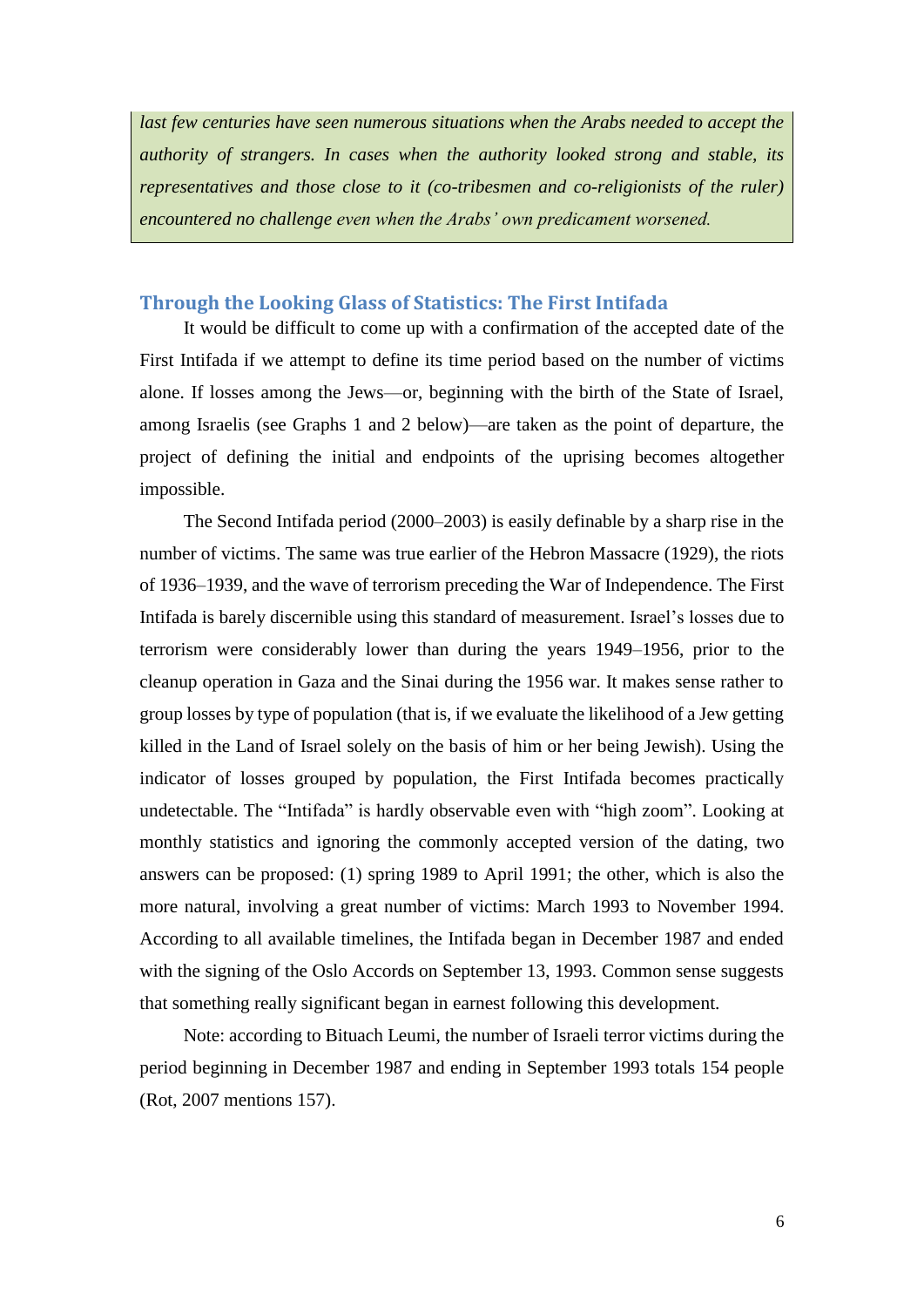



<span id="page-6-0"></span>Figure. 1. Terror victim dynamics: Data of the Israeli National Insurance Institute (Bituach Leumi), 1921–2012.<sup>10</sup>

 $\overline{\phantom{a}}$ 

<sup>&</sup>lt;sup>10</sup> Taken from Bituach Leumi; active reference for the database at: <http://laad.btl.gov.il/Web/He/Victims/Default.aspx>. Data through 1991 have been corrected: those who died as a result of Iraqi attacks during the Gulf War have not been taken into account (Authors' note)*.*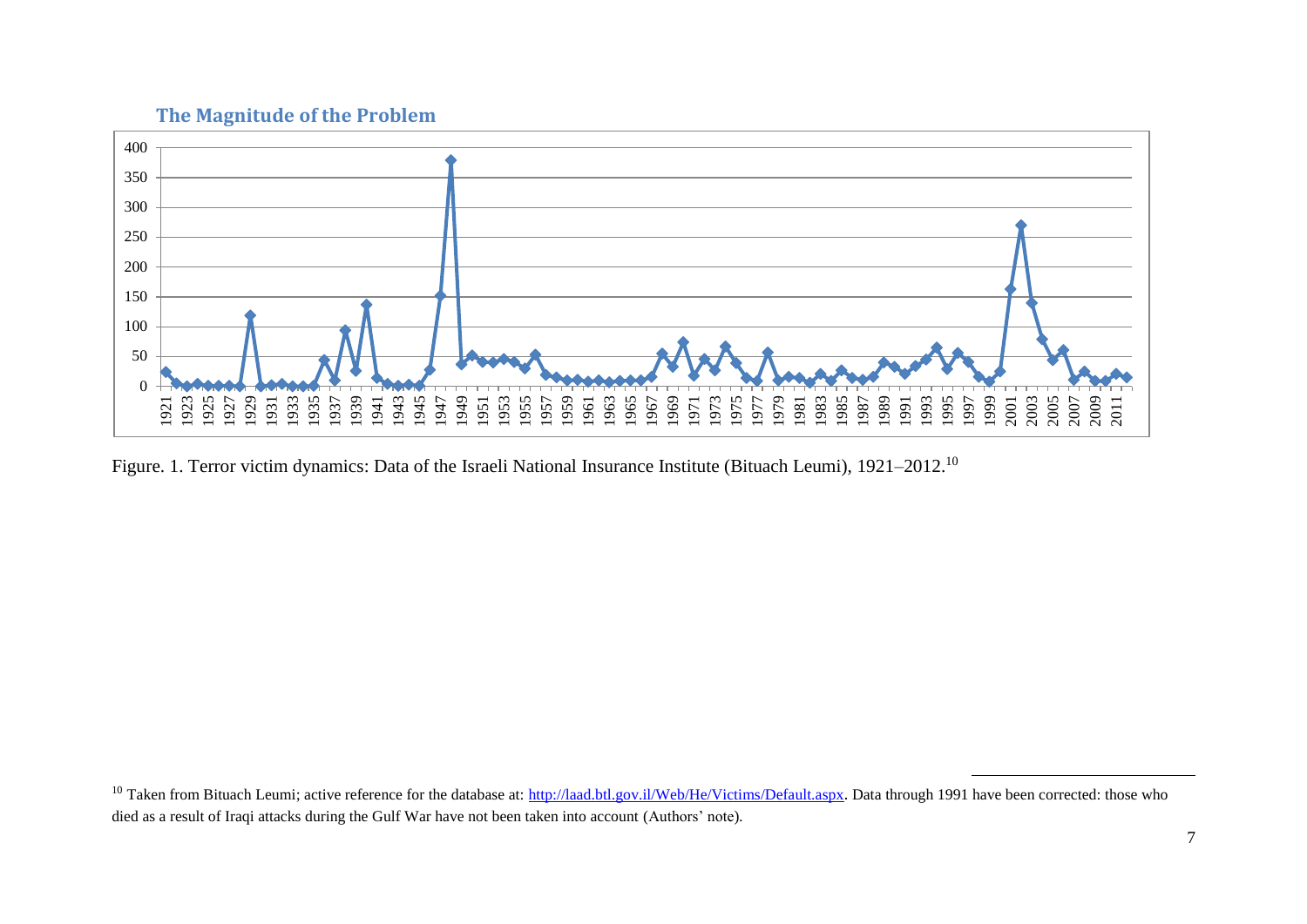

Figure. 2. Terror victim dynamics: Terror victim statistics by month (not counting those killed outside of Israel's borders), 1986–1994.



Figure. 3. The number of Arabs killed in skirmishes with defense forces in 1987–2000 in the territories liberated by Israel in 1967. Taken from Betzelem: [http://www.btselem.org/statistics/first\\_intifada\\_tables](http://www.btselem.org/statistics/first_intifada_tables)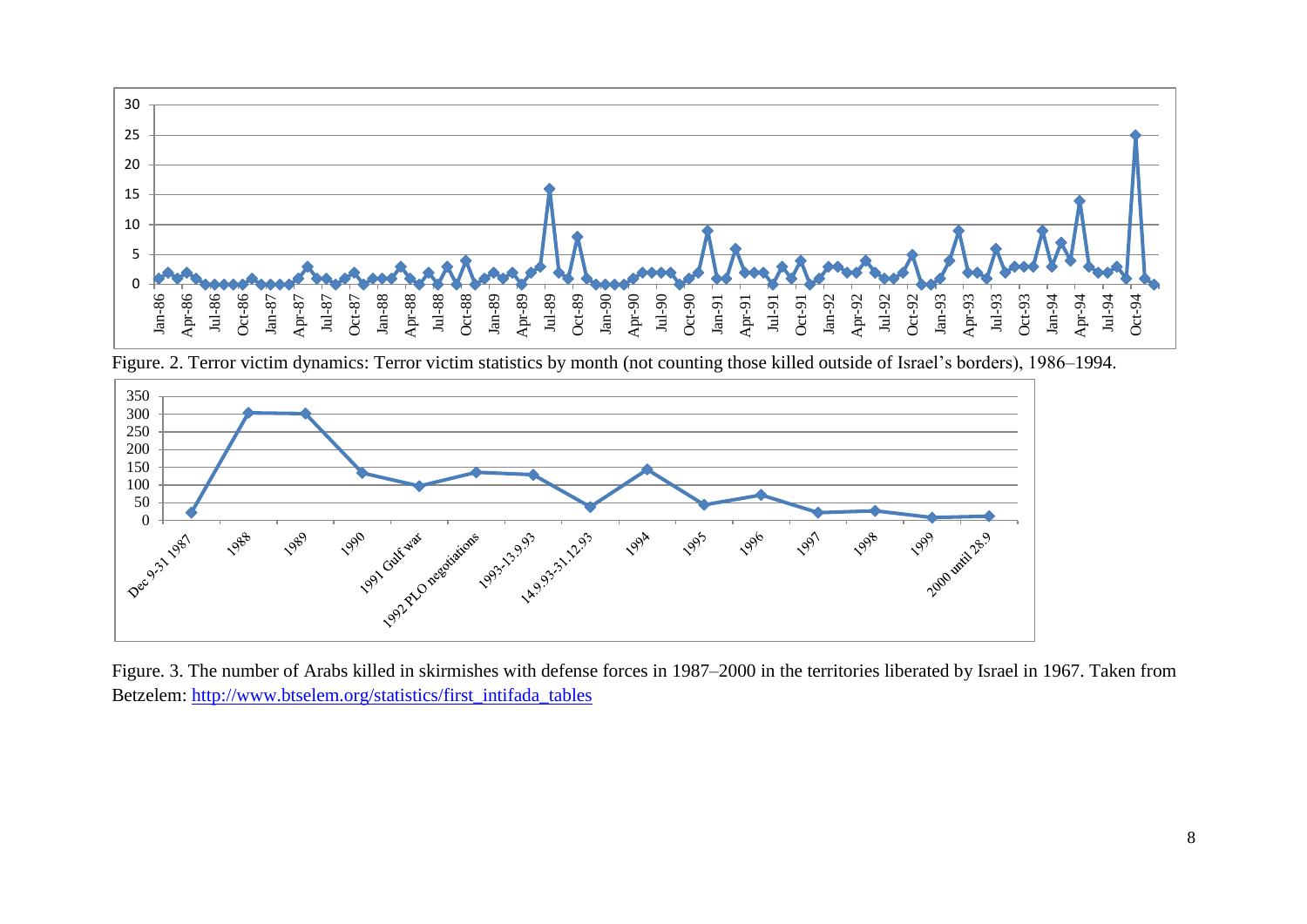

Figure. 4. Number of civilians—Arabs and Jews—killed during the same period in attacks against Jews in the Liberated Territories. Taken from Betzelem: [http://www.btselem.org/statistics/first\\_intifada\\_tables](http://www.btselem.org/statistics/first_intifada_tables)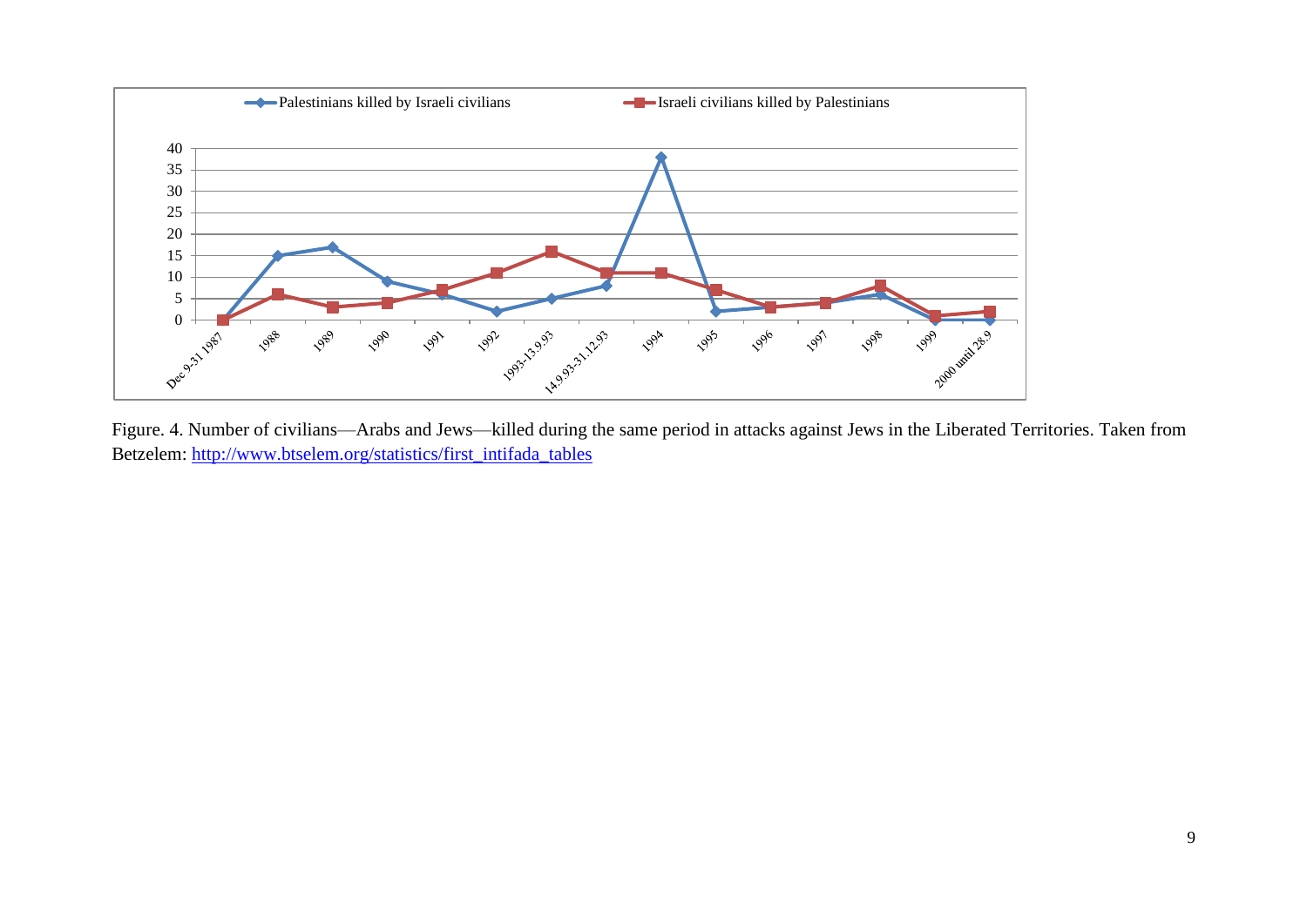The data represented by the graphs therefore raise questions concerning:

- 1. The magnitude of the problem of the Intifada for Israel (whether it has not been exaggerated in general, and whether it was worth implementing such unusual decisions as inviting a terrorist organization from Tunis into one's own country?).
- 2. Dating the uprising.

We intentionally focus attention on victims among the Jews (Israelis) insofar as we are interested in the motivation behind the decision-making among Israel's leaders. At the same time, another side is always clearly involved in a conflict. Let us therefore look at the dynamic of the activism and the losses among the Arabs.

The First Intifada is most clearly "traceable" in the statistics of Arabs killed in skirmishes with defense forces (Figure 3). But even these statistics do not fit very comfortably into the generally accepted scheme. The data that reflect Arab casualties (only those killed by Israelis) make it clear that the core issues had been left behind as early as 1990. The statistics for Arab attacks against Jews in the Liberated Territories and related losses (see Figure 4) "shifts" the peak of the problem to the moment when the Oslo Accords were signed (September 1993) or to an even later period.

It should be noted that the statistics provided by the NGO Betzelem, which were used in Figures 3 and 4, raise many questions. For instance, the number of Arabs killed by Arabs: 985 according to data introduced in Rot (2007). This figure is compatible with 1198, the number of Arabs killed in attacks against defense forces, or with 808 (see Rot, 2007: p. 43).

Suppose losses among Arabs hostile to Israel shocked the initiators of the negotiations and led them to invite the PLO into the country. Take some other appropriate examples for the sake of comparison. Some 51,000 Arabs in total have died in all the wars with Israel (not counting the War of Independence; i.e., in Arab-Israeli wars since 1950). According to other estimates, beginning in 1920, Arab losses totaled more than 91,000 people.<sup>11</sup>

Nearly 25,000 Arabs lost their lives in the 1971 war between the PLO and the Jordanian military alone. The losses incurred by two Muslim countries hostile to Israel—Iran and Iraq—in the War of 1980–1988 topped one million. Nearly 140,000 people died in the course of the Gulf War (Heinsohn and Pipes, 2007). According to official data, Israel's own losses in all the wars taken together totaled 20,000 people.<sup>12</sup> It remains unclear just how Arab losses in the course of the unrest associated with the First Intifada could have led those responsible for the decision-

**<sup>.</sup>** 1[1](http://www.jewishvirtuallibrary.org/jsource/History/casualtiestotal.html) <http://www.jewishvirtuallibrary.org/jsource/History/casualtiestotal.html>

<sup>1</sup>[2](http://www.mfa.gov.il/mfa/aboutisrael/history/pages/the%20arab-israeli%20wars.aspx) <http://www.mfa.gov.il/mfa/aboutisrael/history/pages/the%20arab-israeli%20wars.aspx>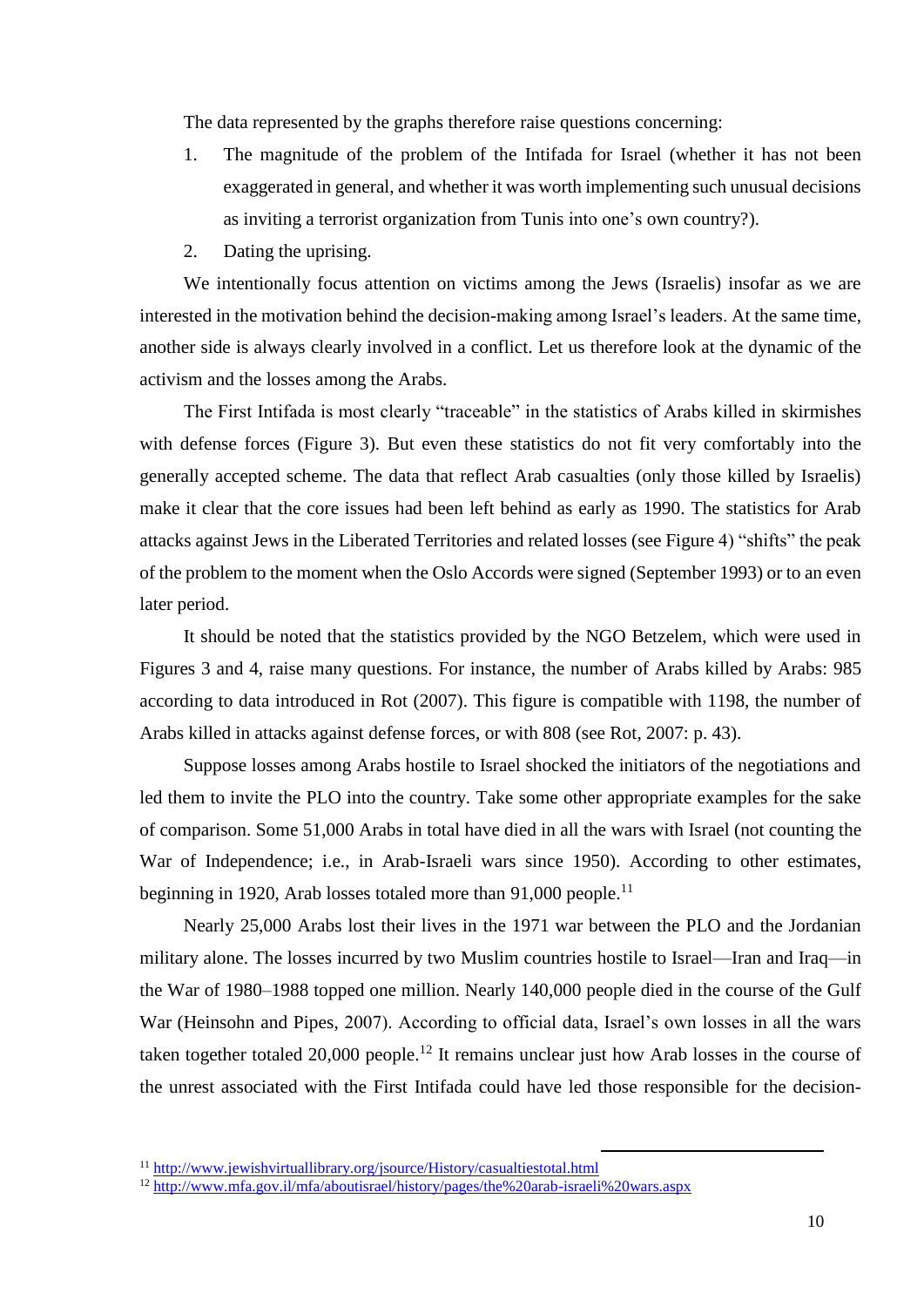making concerning negotiations and the implementation of agreements to opt for such radical measures.

*We consciously leave "world public opinion" aside. This factor stayed well out of the limelight until certain groups within Israel started taking advantage of it to advance domestic political objectives of their own.* 

*It is only prima facie that subsequent escalation of criticism looks surprising. The criticism descends upon Israel not before, but following the incredible concessions Israel agreed to make in 1992–1994. But prior to initiatives originating with Israel itself, the criticism lacked moral legitimacy. What is no less important is it looked a priori meaningless. Perennial announcements unaccompanied by any appreciable results tend to begin to bore readers, and so hold little interest for journalists. But the absence of visible "progress" is utterly unacceptable for the bureaucrat. It was only after it had become evident that Israel itself was ready to make considerable concessions that bureaucrats in democratic countries' foreign political offices felt a strong urge to pressure Israel. This was due to the simple fact that action of this kind began to look promising.* 

Given any reasonable interpretation of the statistics of the victims, the data prove impossible to use as an explanation for agreeing to negotiate with terrorists, and then for making strategic concessions to them at the negotiating table. Israel had her own experience of successfully fighting Arab guerillas (terrorist raids, etc.). So in this paper we deliberately ignore the possibility of Israeli leaders' fear of Intifada transformation into "unbeatable" guerilla war (Boot, 2013; Henkin, 2006).

#### **Problems and Criticism of the "Canon"**

<span id="page-10-0"></span>Far from all historians accept the understanding of the modern history of backward nations—and of the Near East in particular—as the encounter of the noble savage and the Western colonizing exploiter (Johnson, 1988).<sup>13</sup>

Zeev Jabotinsky (1923) warned leftist Zionists that as long as they remained subject to Jewish control, the Arabs would not be content with increased material well-being. He predicted Arab protest based on Arab national feeling.

Since considerations of well-being and rights can easily be disregarded by Arab leaders (see in "Additional Notes" below and the section on "The Intifada and the Well-Being of Arabs"), Jabotinsky defended the position in favor of zero concessions (known as the "Iron Wall"), which was capable of providing a solution to the problem. The basis of the solution consisted of a strong and clear signal enabling all the parties involved to plan for the long term by making choices from

<sup>&</sup>lt;sup>13</sup> Johnson sees no need to mention the notion, which is obviously incompatible with the events related by the author of modern Jewish history in which the Jews become the target of Arab terror attacks unprovoked by any act on their own part; all this takes place long before the birth of the State.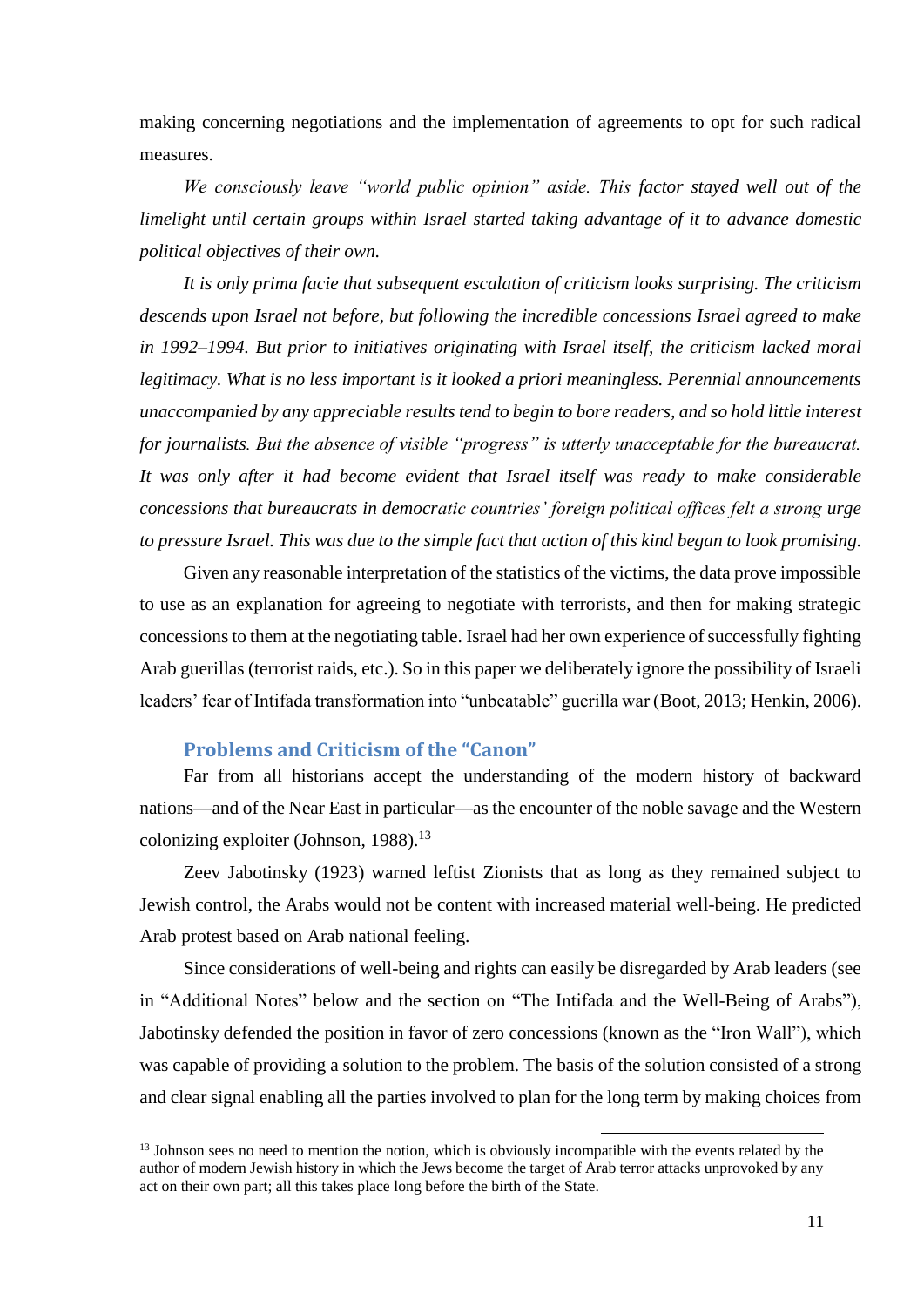among comprehensible alternatives. The substance of the proposed "positive" solution was in populating the Land of Israel with a firm hand, and at the same time refusing to engage in any discussion of this policy. Jabotinsky insisted on this as the most moral approach (based on the historical-religious right of the Jews to the land). He defended the "Iron Wall" policy as the most practical precisely on the basis of its being highly moral.

This point of view deserves special attention insofar as Jabotinsky, besides being a politician and journalist, was also an efficient man of action—a "manager of security issues."

Another piece of evidence has to do with understanding the magnitude and the prolonged duration of the protests of 1987–1990 (1993) as an outcome of oppression. The evidence provided by the activist organizers of mass protests came from Polish authors of a guide to conducting an underground struggle (during the martial law period of 1981–88, the so-called "Polish-Jaruzelski War"). Representatives of Polish society and culture, which had provided a great many examples of outstanding self-sacrifice throughout the 1900s, explained the need to instruct their comrades in the underground in this way:

The memory of heroes alive in the heart of the people notwithstanding, the courageous are not numerous. It is essential to value the security of one's workers, as well as one's own. You should welcome any gesture of solidarity and act in such a way as to make the silent majority identify with us; however, do not count on attracting it to underground activism. The people as a whole can resist only in patriotic books (Bielecki, Kelus, Sikorska, 1983).

This means that in dealing with the phenomenon of mass resistance, no idealistic or irrational factors can ever be taken into account as the primary—or the only—explanation. Considered in tandem with the abundant evidence of the extremely rational mentality of terror organizers in the Near East, this statement by the heroes of the underground struggle against communism in Poland casts into question many elements of the prevalent understanding of the history of the 1987 Intifada.

A principal objective of the present article is to attempt to interpret the First Intifada as an outcome of the rational steps taken by the players involved in the process. All players act in their own interest. Small groups, occasionally disadvantaged in resources, win accordingly in terms of coordination and concentration. That is, we mean to use the arsenal offered by the theory of public choice (theory of rational choice) both in identifying the significant factors and in interpreting them.

It is worth emphasizing that such an approach does not entail leaving religious motives out of the picture. On the contrary, we believe that religion continues to remain a powerful mechanism in coordinating steps that dramatically lower the coordination costs. In addition, the display of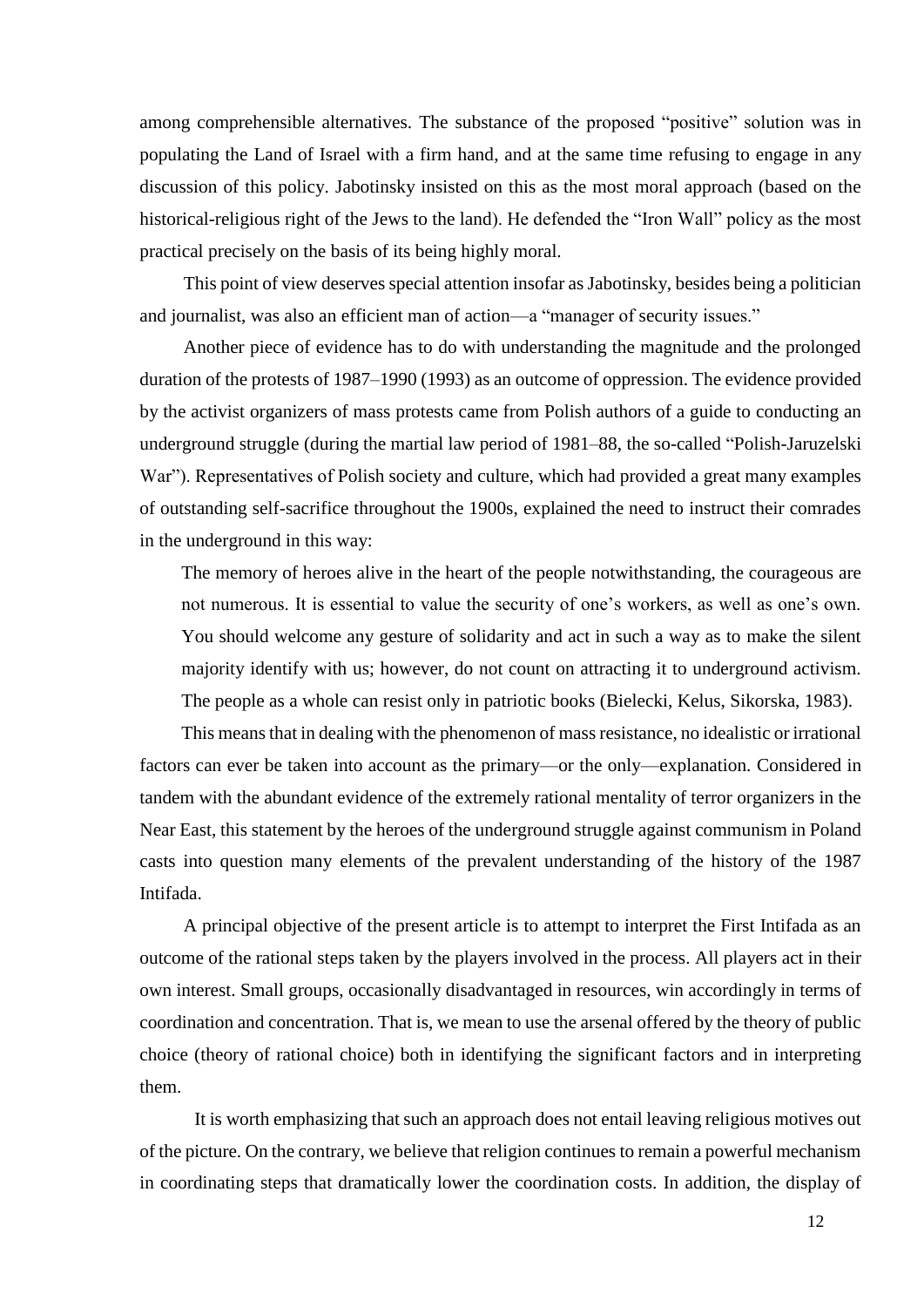religious motives—or their absence when it would be reasonable to expect them to manifest themselves—serves both as an indicator of the players' intentions and as a basis for the evaluation (prediction) of the players' behaviors. This is to say nothing of the fact that religious feeling, ritual, and other experiences dictated by religion are an important component of such valued goods as prestige and self-respect, as well as a source of positive emotion (hope) and a means of shock amortization.

#### <span id="page-12-0"></span>**Prehistory of the First Intifada**

The explanation will need to begin at least as far back as 1967. Two symbolic—and therefore easily ignored—facts played an important part in what followed.

#### <span id="page-12-1"></span>**The Significance of Symbols or "What We Need This Vatican For"**

From the point of view of the Arabs, Jews as the "lawful heirs" of the Hebrew Patriarchs and their traditions ceased to exist (or were replaced) with the appearance of Islam (see e.g., Spencer, 2009). At that time the Muslims became the Patriarchs' sole rightful continuators. Such a reading goes far in explaining the attempts to Islamize the Temple Mount and the Tombs of the Patriarchs in Hebron.

The rebirth of the State of Israel and crushing military defeats dealt a heavy blow against this approach. Insofar as the claims laid by the Zionist movement to the Land of Israel are rooted in historical rights (which are in turn rooted in religious notions), it made sense to expect that first the Temple Mount, and then the Tombs of the Patriarchs would become the Zionists most desired prize (just in case the Zionists were to turn out to be really Jewish).

The Jewish leadership's public rejection of both the Temple Mount (Navon cites Moshe Dayan's words about the Temple Mount:<sup>14</sup> "What do we need this Vatican for?") and the Cave of the Patriarchs in Hebron (Feiglin 2014; Navon 2007) provided the terrorists with an argument unprecedented in its capacity. Most important, an approach of this kind weakens Jewish moral claims to these areas. Moreover, the moral legitimization of the very existence of a Jewish state in the Near East becomes marginal, if not negligible.<sup>15</sup>

**.** 

<sup>&</sup>lt;sup>14</sup> The mosques had long since become abandoned and unfrequented sites at the time when the Jews' mass return began.

<sup>&</sup>lt;sup>15</sup> On the "symbolic" significance that wrestling Judea and Samaria from Israel's hands holds for the terrorists, see the interview (dated May 7, 2009) on ANB TV (Lebanon, in Arabic with Hebrew subtitles) with Abbas Zaki, the Arab Autonomy's "ambassador" in Lebanon at: Memritv.org / Palestinian Media Watch <https://www.youtube.com/watch?v=nok5xHJRoiI> (uploaded Aug. 28, 2010), [https://www.youtube.com/watch?v=ol8FCf-wq\\_o](https://www.youtube.com/watch?v=ol8FCf-wq_o) (English subtitles) uploaded Nov. 25, 2009. Once Israel gives up the Territories, it will collapse according to the veteran terrorist, who bases this forecast on the symbolic meaning the Territories hold for the Jews: "If they give up Jerusalem, what'll become of all the talk of the Promised Land and the Chosen People?"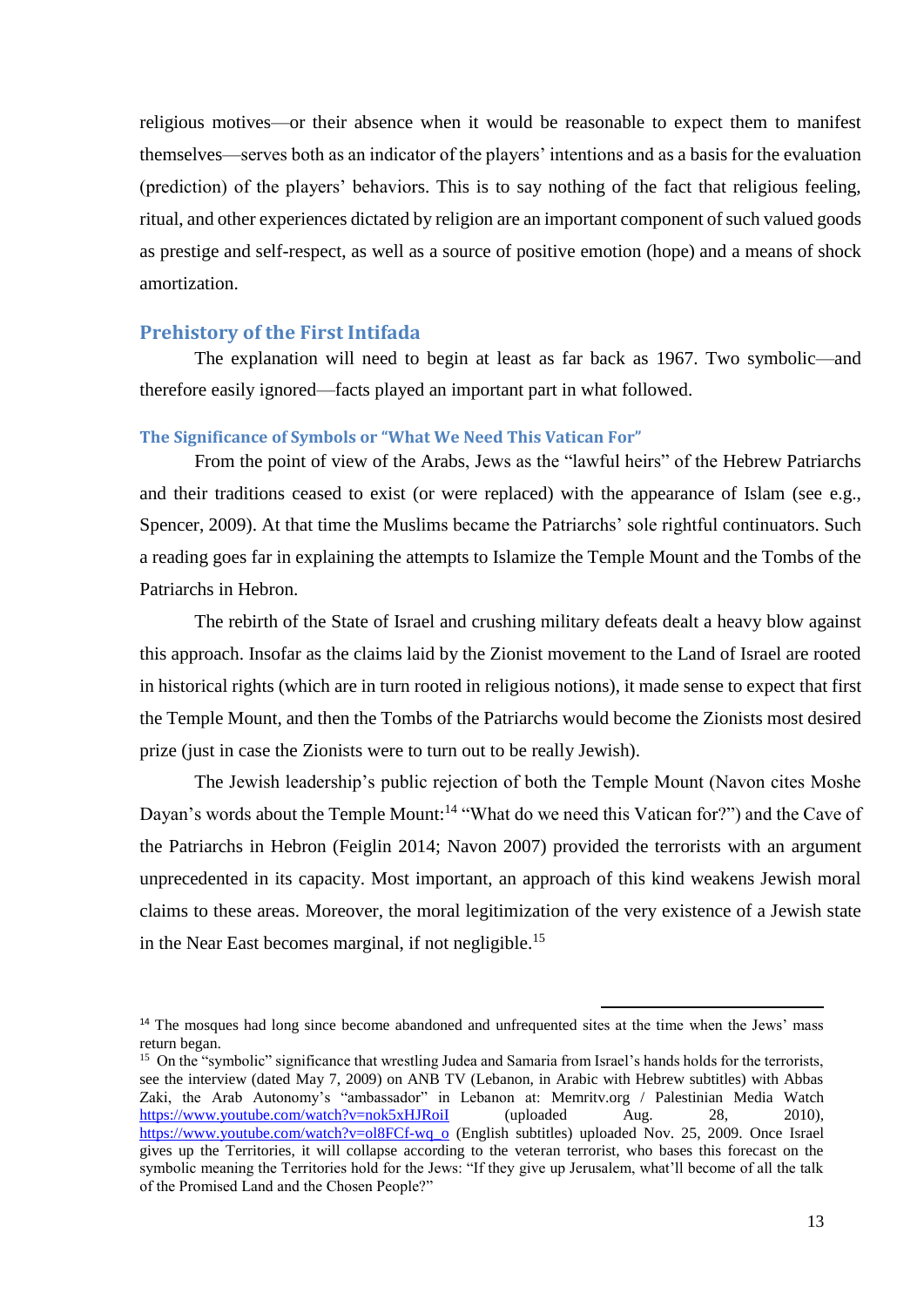#### <span id="page-13-0"></span>**Interest Groups: The Diplomats and the Voter**

Democratic countries' ministries of foreign affairs occupy a place of honor among the strongholds supporting the terrorists and the regimes that sponsor their attacks against Israel. There are a number of explanations for this. The simplest in this case is the number of employees in the embassies in Arab countries (to say nothing of all Muslim countries), which is incomparably greater than in the embassy of any Western country in Israel.

What is a more considerable factor, in our opinion, is the struggle of these offices for influence, for grounding their own importance and for funding. Diplomacy based on a clearly enunciated set of policies and principles that remain unchanged through the ages, buttressed by the military-economic superiority of the West, drastically limits the role of the diplomats themselves. Everything has already been decided for them by politicians (most of whom have since departed for a better world), along with the natural advantages of a market economy and well-protected property. Playing "suicide checkers" and claiming some secret diplomatic knowledge, which presupposes measures impossible to check by any common sense (such as negotiations and concessions to regimes or terrorist leaders, all deserving of disgust) facilitate considerable improvements in the position of functionaries in foreign affairs offices.

Policies of this kind can be implemented only because voters who would have otherwise never supported them take little interest. Elected politicians are also often uninformed about the fine points of foreign policy, tending "to rely on the specialists' opinion." In the present case, the "specialists," unlike the private lobbyists, have a strong personal interest, as well as the opportunity to take up lobbying in their working time, using state resources they have at their disposal, including work connections. This means that the mechanism described by Olson (1971) occasionally yields surprising results.<sup>16</sup> Naturally enough, lobbying through a decision profitable only for the diplomats themselves vis-à-vis an ally—rather than vis-à-vis their own citizens—is even simpler.

It is hardly surprising that the State Department has made a notable contribution to weakening the position of Israel, a US ally, and to fortifying the terrorists. It was none other than the diplomats who initiated and encouraged—independent of the administration—a policy of supporting the KGB special operation aimed at presenting the PLO, a terrorist organization, as a "government in exile" (Pacepa, 2002, 2013). Supporting terrorist leaders as legitimate

<sup>&</sup>lt;sup>16</sup> For instance, cooperating with the replacement of Hosni Mubarak's rule, a regime friendly and dependent on the US, with the openly hostile Muslim Brothers' regime, and the clear expressions of dissatisfaction when the latter was removed from power.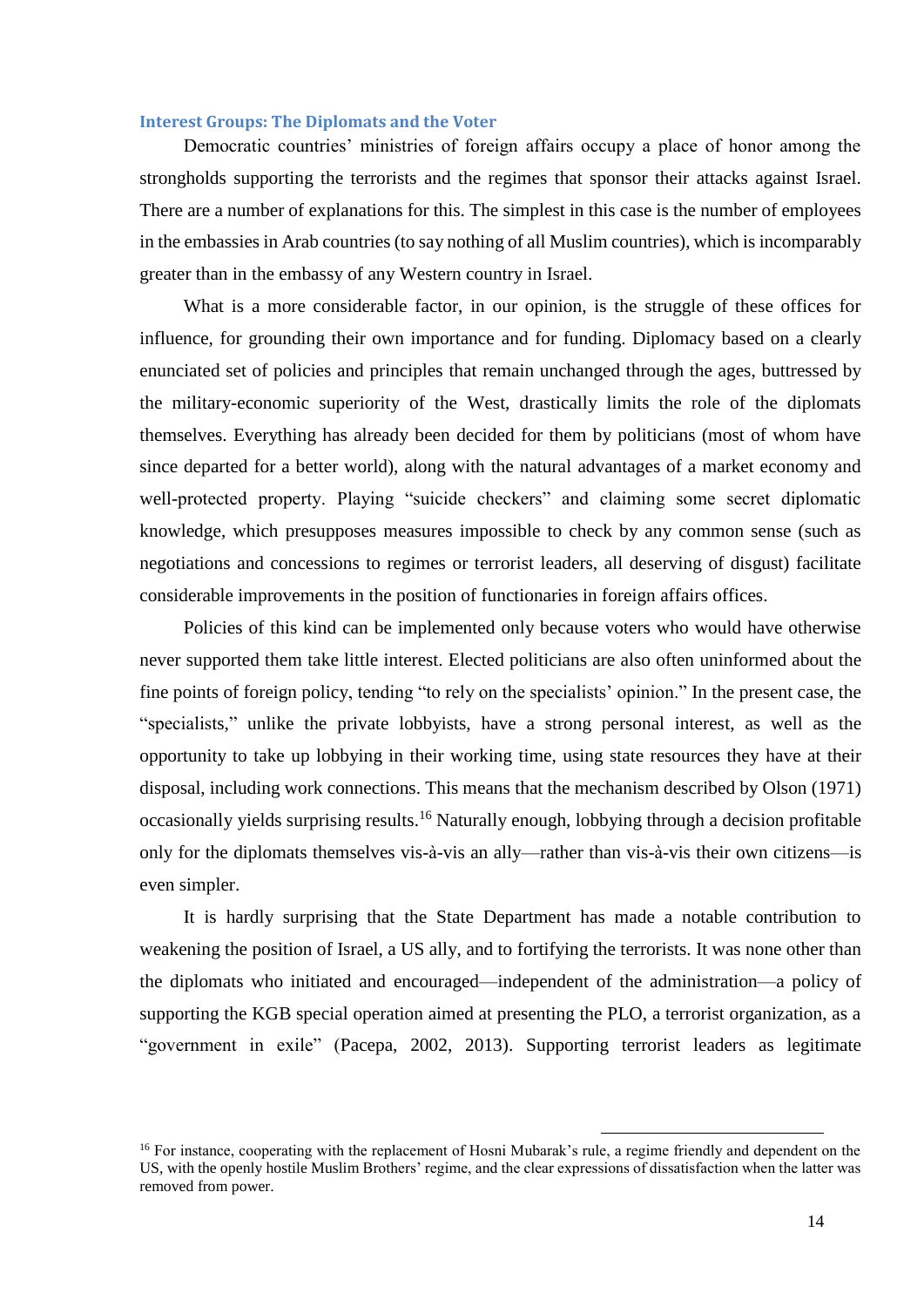representatives of the people also required recognizing the "Palestinian People," an entity never previously in existence. 17

The first openly leftist<sup>18</sup> US administration (that of President Jimmy Carter) pressured Israel at Camp David, demanding recognition for the principle of "peace in exchange for land" and the idea of a Palestinian autonomy. The same administration also initiated the process of diplomatic recognition of the PLO.<sup>19</sup> However, even though the process did take off under the Carter administration, $2<sup>0</sup>$  recognition as such was only achieved under Reagan, thus spelling out the high degree of autonomy and effectiveness of the State Department in attaining its office objectives, even at the expense of US national interests and the interests of US allies.

#### <span id="page-14-0"></span>**Special Features of the System of Government in Israel after 1977**

In looking for an explanation why Israel opted to give up a successful strategy, replacing it with an untried and highly risky one instead, we must take into account the fundamentally new organization of power after Labor's epoch-making defeat in the 1977 elections. Due to a number of reasons (ranging from direct threats of upheaval to the personal qualities of the new leadership), the new ruling coalition rejected large-scale reform. No constitution was adopted, and the executive authority apparatus remained unreformed (constructed originally under the semiauthoritarian "one-and-a-half-party" rule of Labor).

The territories referred to as the "West Bank and Gaza" were not annexed. The same party whose by-laws state that Jewish rule is to be extended to both banks of the Jordan River failed to annex even the territories to the West of Jordan once it stood at the helm of government. East Jerusalem and the Golan Heights formed the exception, a general consensus abiding in society concerning their annexation at the time.

 $17$  The very existence of significant Arab population in the pre-Zionist epoch is highly questionable; see for example the following discussion: [http://www.nybooks.com/articles/archives/1986/mar/27/mrs-peterss-palestine-an](http://www.nybooks.com/articles/archives/1986/mar/27/mrs-peterss-palestine-an-exchange/)[exchange/.](http://www.nybooks.com/articles/archives/1986/mar/27/mrs-peterss-palestine-an-exchange/) Self-identification of the local Arab population as "Palestinian" is even more questionable (see the famous Zuheir Muhsein interview when he told the Dutch daily Trouw in March 1977, "The Palestinian people does not exist. The creation of a Palestinian state is only a means for continuing our struggle against the state of Israel for our Arab unity.... Only for political and tactical reasons do we speak today about the existence of a Palestinian people... to oppose Zionism" (first cited by Peters, 1984). See also the MEMRI TV interview with Gaza-Hamas "interior minister" Fathi Hammad and Egypt Al-Hekma TV on March 23, 2012 reminding viewers of "blood ties" with Arabs in Egypt, Yemen, and Saudi Arabia to substantiate his claim for assistance for the Hamas Jihad campaign: [https://www.youtube.com/watch?v=XwBSWN4s9JU.](https://www.youtube.com/watch?v=XwBSWN4s9JU)

<sup>&</sup>lt;sup>18</sup> "Leftist" meaning "committed to the principles" of unlimited government and general care; see in more detail .... An administration of this bent naturally found reliable partners in the State Department, not simply like-minded associates.

<sup>1</sup>[9](https://www.jewishvirtuallibrary.org/jsource/Peace/rrplolet.html) [https://www.jewishvirtuallibrary.org/jsource/Peace/rrplolet.html;](https://www.jewishvirtuallibrary.org/jsource/Peace/rrplolet.html)

<http://www.fas.org/sgp/crs/mideast/RL34074.pdf> <https://archive.org/details/conditionsforuni00mcdo>

<sup>&</sup>lt;sup>2[0](http://openjurist.org/853/f2d/932/palestine-information-office-v-p-shultz)</sup> <http://openjurist.org/853/f2d/932/palestine-information-office-v-p-shultz>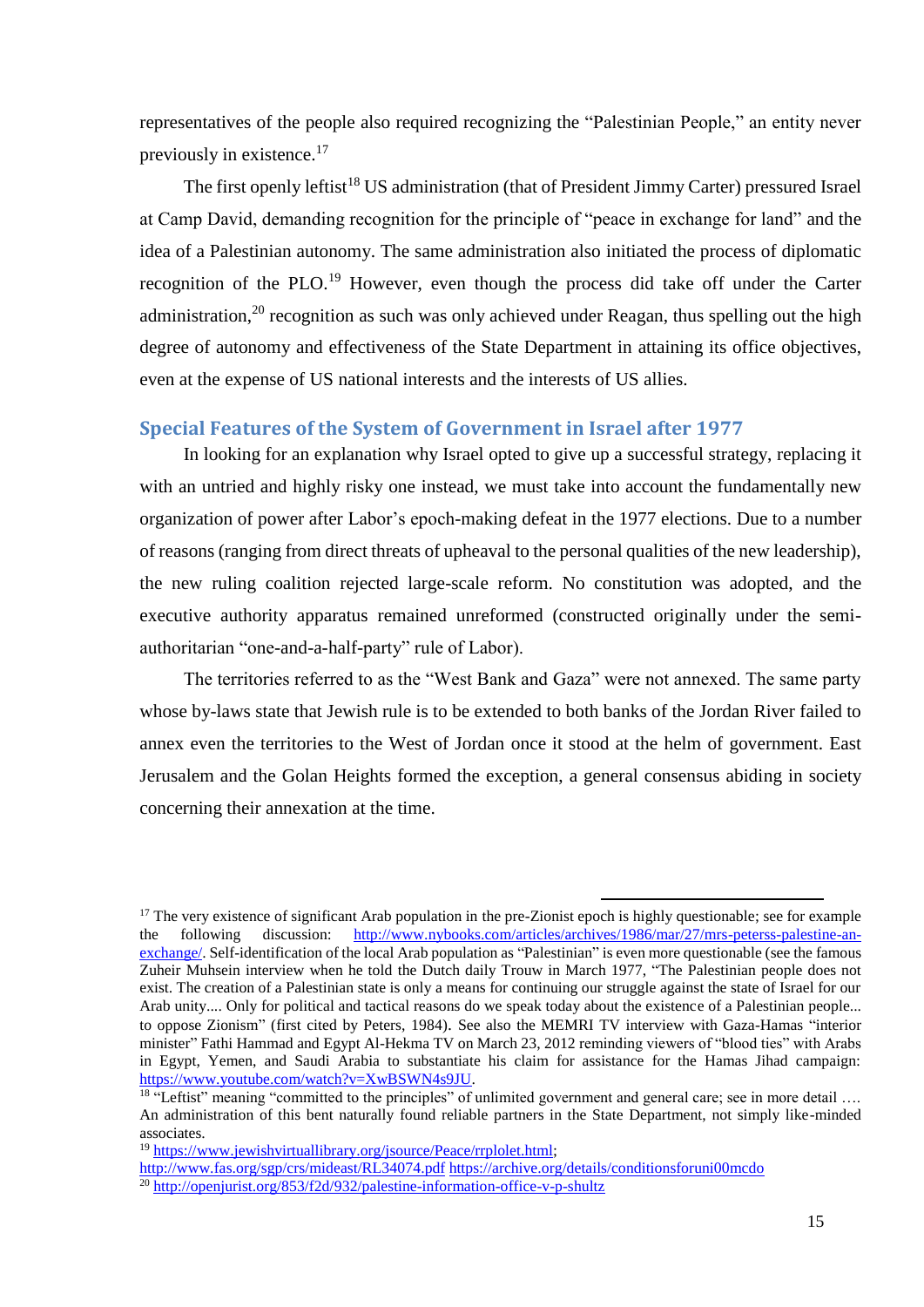No large-scale liberalization of the economy was put through (this measure had been the subject of discussion with M. Friedman at the beginning of M. Begin's first term in office). The state did not leave any of the principal spheres of the economy, from infrastructure to production and trade of foodstuffs. As a result, the Left retained control over the machinery of the state, the court system and the "public" media, with the schools and universities serving in part as propaganda channels (Yanovskiy et al., 2013). Such an unusual "division of power"—into the public authority, responsible to the voters, and the unelected (court system, prosecutors/ attorneys / legal counsels of governmental bodies, public financed mass media, public financed Academia) —undermined the mechanisms and the motivation for responsible decision-making among both the Left and the Right (Yanosvkiy et al., 2014).

The attempt on the part of the Israeli leftist establishment to reject religious legitimization of the Right to the Land of Israel weakened the position of the Right (who associated themselves with religious values). Local progress made in this direction, apparently contributing to the extended rule of leftist parties in the Knesset and the government after 1967, began increasingly to create problems. In the eyes of the Arab world, giving up religious demands, control of the Temple Mount, the graves of the Patriarchs, and the rest fortified the claims of Arab nationalists and religious fundamentalists to Israel's land. It also undermined the likelihood of the Arabs willingness to compromise (if the Arabs had ever experienced such a willingness to begin with).

The process seen by the voters as fulfillment of Biblical prophecies raises the likelihood of votes cast in favor of the Right. Correspondingly, a prophecy blocked by a standard type of political decision or political campaign strengthens the Left.

The canonical version of the story casts the growth of settlements exclusively as a development that is exasperating for the Arabs. But a different aspect of the same development should also be taken into account. As the ideologically and religiously motivated Jewish population of Judea, Samaria, and Gaza grew in numbers, its significance for the internal domestic confrontation within Israel grew as well.

If a large part of the core group of one of the great parties in the US were to live in lands being contested with Mexico or Canada, the other party would thereby have a strong reason to show flexibility in negotiating about the affiliation of the lands in question. In summary, following 1977, the interest that the leftist elite had taken in defense and security became blurry and indistinct. Returning to the standard position of "oil rather than cannon," the Left evinced an interest in returning "to the borders of Auschwitz." Objectively, they needed some "unsolvable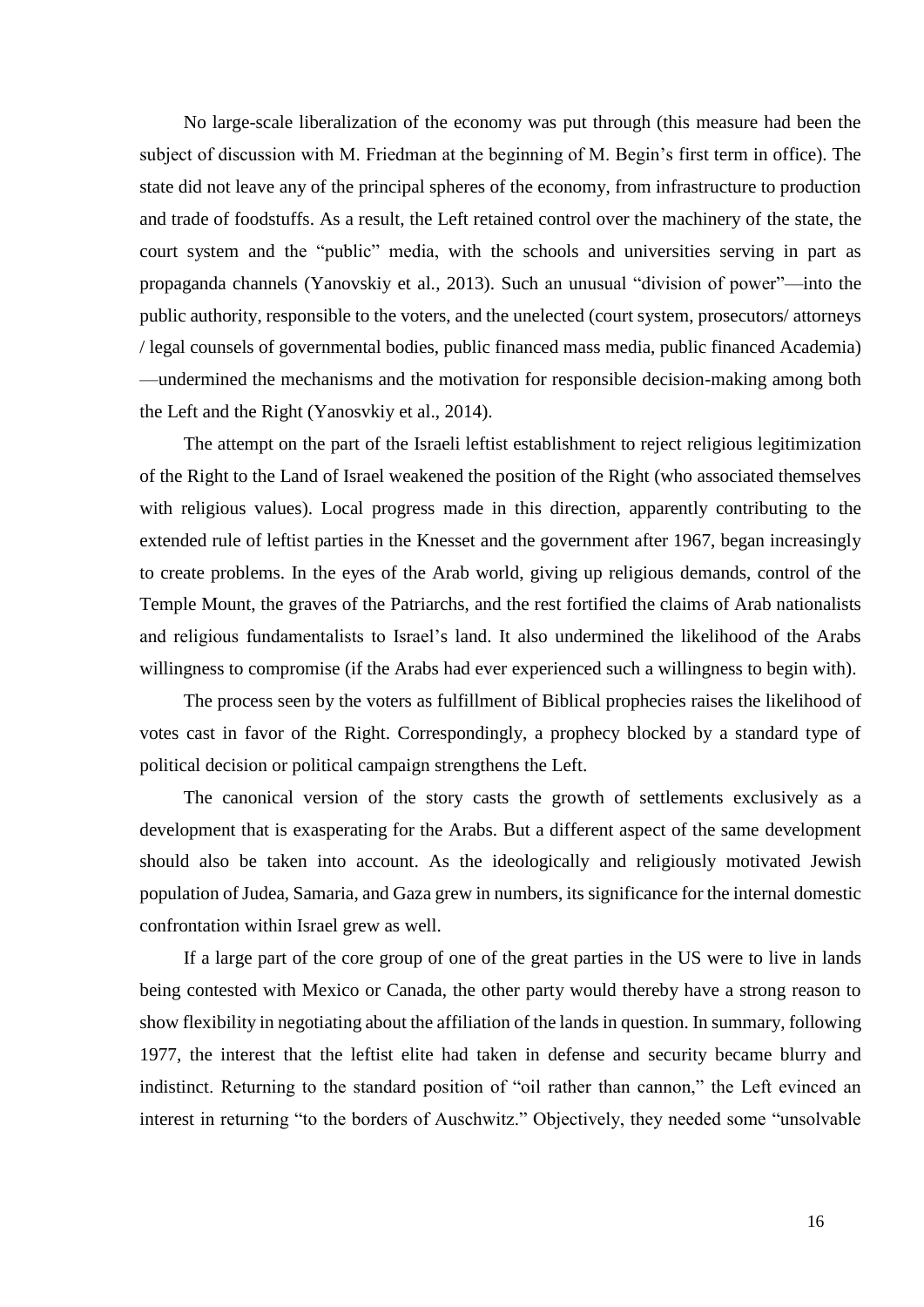problem" like the Intifada in order to advance their agenda.<sup>21</sup> The Right did not have enough willpower to take on the risks of a full-scale confrontation with the Left, or to face the uncertainties of transforming the first election's victory into a revolution leading to a complete alteration in the system of government. To begin with, the revolution would have involved liberating the legal system from leftist control.<sup>22</sup> Given such a system, the Right is incapable of assuming responsibility for defense.

#### <span id="page-16-0"></span>**Symptoms of Weakening in the Israeli Government's Resolve**

The 1977 elections brought no immediate change in the status quo. More than that, they signaled a more rigid position of Israeli society vis-à-vis terrorists and making concessions to regimes that support terror.

The first indication of a fundamental change in view came with the recognition of the demand for Arab autonomy in the "West Bank" of Jordan as legitimate at Camp David. Next came the treaty with Egypt (exchanging the Sinai Peninsula for "a piece of paper"), including the deportation of the residents of the Jewish settlements.

It seemed the attack against the Iraqi reactor was a new signal of resolve. But note that unlike at the time of the hostage crisis in Uganda in 1976, in this case opposition leader Sh. Peres objected to the anti-Iraqi attack. The objections are easy to explain with a view to the then approaching elections and additional points to be scored by the Likud in case the operation were to prove a success. But in 1976 the unqualified support for the Likud was achieved in a perfectly identical situation: a little more than a year before the latest possible date to be set for elections.

#### <span id="page-16-1"></span>**The Left's Anti-Military Campaign of 1982**

It is both senseless and dangerous to try to analyze the conflict—along with this particular episode—in light of the interests of two "collective" persons (coalitions) of the Jews and the Arabs, doing it without taking into account either internal Arab or internal Jewish controversies or conflicts of interests. Most studies dealing with the history of the conflict devote far too little

**.** 

<sup>&</sup>lt;sup>21</sup> Leftists not bound by responsibility for the entire country—those employed by the state mass media—began searching for such a problem long before 1977. Thus, the Israeli mass media's view of Israel's triumph over the Arabs, especially over Egypt in 1973, as almost a defeat of Israel was radically different from both the true state of affairs and the position assumed by the state Egyptian mass media, which are themselves also subject to rigid control. The Egyptian mass media represented Egypt's military catastrophe as a victory.

<sup>&</sup>lt;sup>22</sup> Timid mentions (including discussions with the participation of today's President R. Rivlin in an interview published in *Haaretz*; see the June 5, 2003 magazine supplement) that the Likud produced the first law bills barely a few years ago, even though the Likud leadership itself is blocking the same bills. We mean the bills put forth by Yariv Levin to deprive judges of the block package in the commission for appointing judges, to introduce parliamentary hearings at the time of appointment, bills introduced by other activists to restrict the ability of the Supreme Court to annul laws ratified by the Knesset, and so on.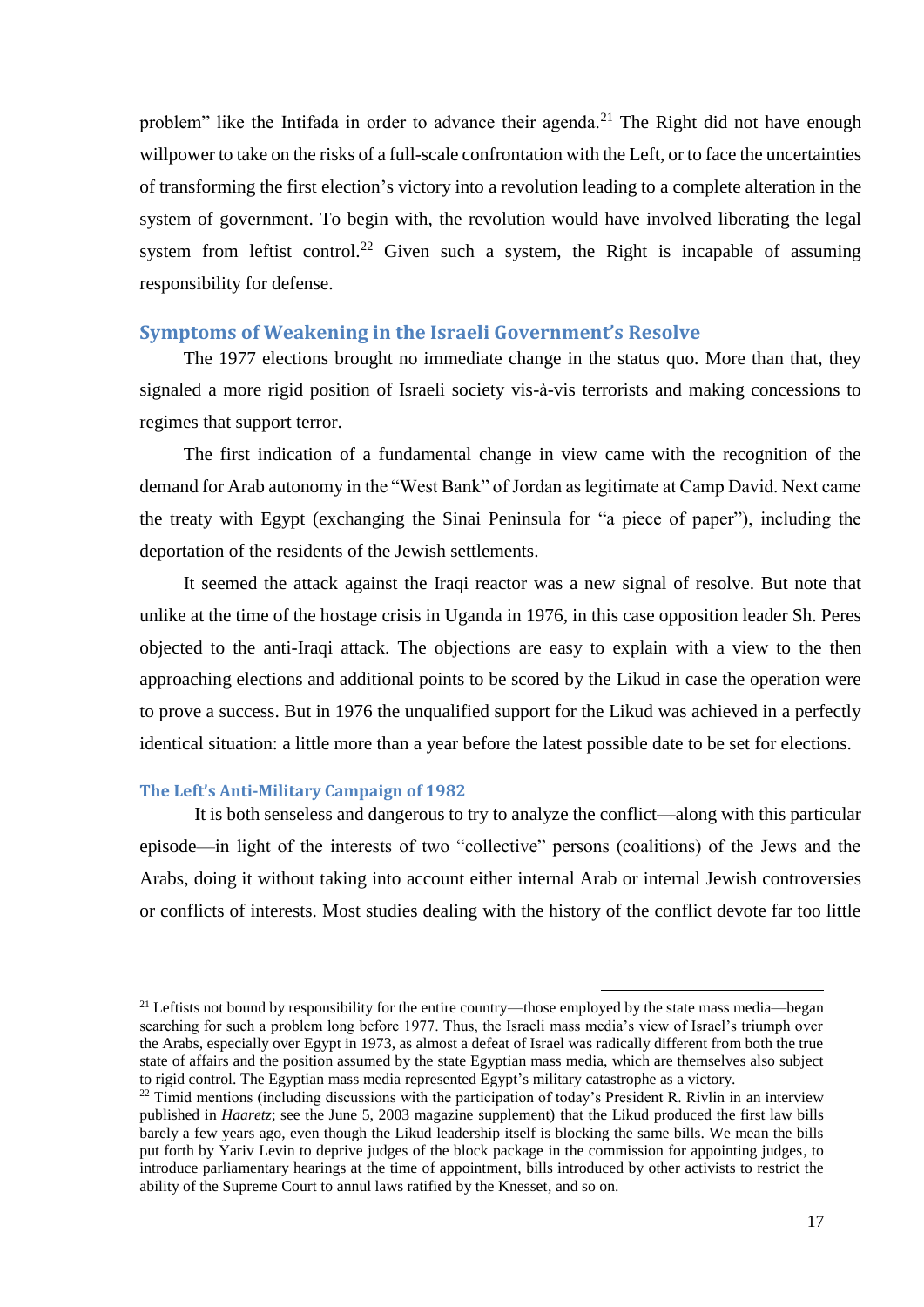attention to the struggle for power within Israel itself, ignoring the post-1977 history of the evolution of the interests of the leftist elite.

Earlier we showed how this evolution led to a drastic change in the stance assumed by Labor (the mainstream leftist party) in the course of the war in 1982: from supporting government military effort to directly undermining it (Zatcovetsky et al., 2014).

#### <span id="page-17-0"></span>**The First Mass Release of Terrorists**

Different types of folks get to go to the front. And in wartime people sometimes are taken prisoner. The question of liberating prisoners used to be addressed in one of two traditional ways as long as an unconditional national consensus is obtained that sets defense as a priority. The first—and the more standard—way was to achieve victory, so that the defeated enemy—or else the victorious army on its own—would set the prisoners free. The other way—an urgent one and one resorted to in untypical situations—was to capture bargaining chips, taking prisoners intentionally a priori for the purpose of exchange. In the well-known case of Operation "Argaz-3" (Julian, 2014; Ronen, 2014), the emphasis was on the quality of the material. Generally, mass capture of civilians is a possibility when civilians are relatives of the enemy. The outcomes of such capture are not always easy to predict; even so, this was the tactic used by the British in the 1900–1902 war against the Boers.<sup>23</sup>

This is how things used to be done, or this is how they could be done—we stress again under conditions of unshakable unity of leadership (including the opposition). In the absence of such unity, the threat of politicized revenge in case they lose power prevents politicians from taking the decisive steps necessary (for the consequences of the collapse of the consensus, see also Zatcovetsky et al., 2014). The absence of a consensus, along with growing pressure from the opposition aimed at thwarting decisive action by the authorities, lead to decisions of an entirely different kind. First among these became the mass release of terrorists in exchange for prisoners in 1983 (MFA,  $2004$ <sup>24</sup> and the Jibril Deal of 1985.

It would be naïve to suppose that all these events could have remained unnoticed by the Arab leaders in general—and by the terrorist leadership in particular. When the US entered Afghanistan, and later Iraq, proclamations about the limited period of time the troops were going

**.** 

24[http://mfa.gov.il/MFA/MFA-](http://mfa.gov.il/MFA/MFA-Archive/2004/Pages/Background%20on%20Israeli%20POWs%20and%20MIAs.aspx)

[Archive/2004/Pages/Background%20on%20Israeli%20POWs%20and%20MIAs.aspx](http://mfa.gov.il/MFA/MFA-Archive/2004/Pages/Background%20on%20Israeli%20POWs%20and%20MIAs.aspx) [;](http://www.mfa.gov.il/mfa/foreignpolicy/mfadocuments/yearbook6/pages/133%20statements%20on%20exchange%20of%20prisoners-%2024%20novemb.aspx)

[http://www.mfa.gov.il/mfa/foreignpolicy/mfadocuments/yearbook6/pages/133%20statements%20on%20exch](http://www.mfa.gov.il/mfa/foreignpolicy/mfadocuments/yearbook6/pages/133%20statements%20on%20exchange%20of%20prisoners-%2024%20novemb.aspx) [ange%20of%20prisoners-%2024%20novemb.aspx](http://www.mfa.gov.il/mfa/foreignpolicy/mfadocuments/yearbook6/pages/133%20statements%20on%20exchange%20of%20prisoners-%2024%20novemb.aspx); [http://www.haaretz.co.il/opinions/today](http://www.haaretz.co.il/opinions/today-before/1.1712472)[before/1.1712472](http://www.haaretz.co.il/opinions/today-before/1.1712472)

<sup>&</sup>lt;sup>2[3](http://www.sahistory.org.za/topic/women-children-white-concentration-camps-during-anglo-boer-war-1900-1902)</sup> [http://www.sahistory.org.za/topic/women-children-white-concentration-camps-during-anglo-boer-war-](http://www.sahistory.org.za/topic/women-children-white-concentration-camps-during-anglo-boer-war-1900-1902)[1900-1902](http://www.sahistory.org.za/topic/women-children-white-concentration-camps-during-anglo-boer-war-1900-1902)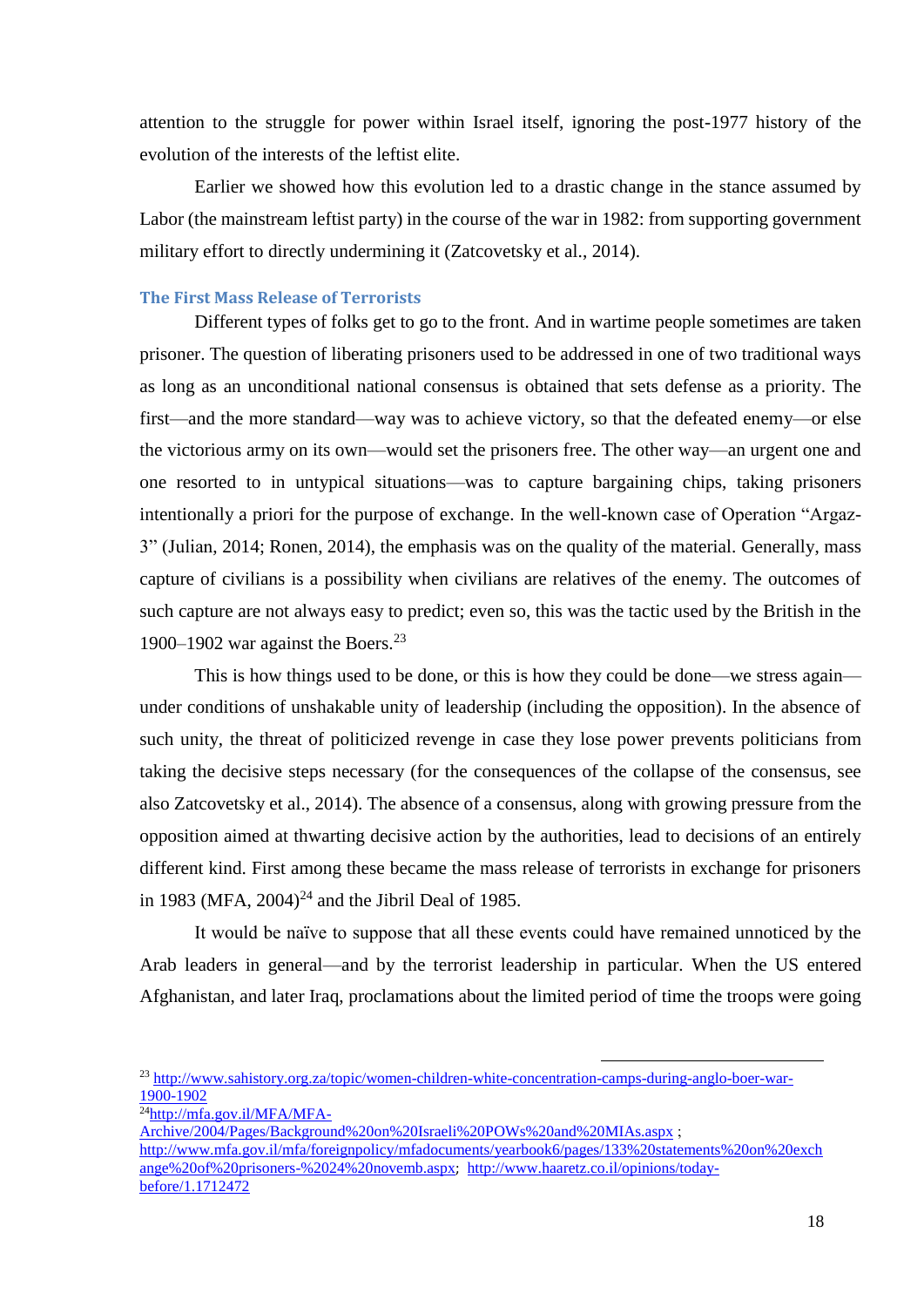to spend in the area proved to be a powerful motive for attacking the Americans. The plan in both cases was that once the Americans departed, the attackers would be able to ascribe victory to themselves, as well as mobilize forces for a civil war aimed at capturing power. There is a very simple game theory interpretation of behavior of this type: in a multi-move game like "Prisoner's Dilemma," one of the players informs the other of his or her readiness to "cooperate" beginning with a certain move, regardless of the moves made by the opponent.

Signals along these lines from the Israeli leadership could not fail to produce the same effect. There was evident unwillingness to annex the Territories, beginning with the Temple Mount and the Cave of Machpelah in 1967, as well as constant proclamations of readiness to exchange land for peace. The negotiations Peres conducted with the King of Jordan in London (spring 1987) were another confirmation of Israel's readiness to give the Territories away.

In summary, we are now ready to present a proper timeline, which will include the most significant developments.

## <span id="page-18-0"></span>**Timeline: Prehistory Included**

1. 1967: Arab control of the Temple Mount and Hebron is restored.

2. 1977–1982: Alteration of the structure of power in Israel: disappearance of unified responsible leadership and radical change in motives of key political forces.

3. 1979: Negotiations and accords at Camp David; essential agreement of the Israeli government to an Arab autonomy (although it was autonomy that was under discussion at the time, not a de facto independent state); and Operation "Litani" and cases of court prosecution of military personnel, including prison sentences issued for "unnecessary" killings of terrorists (Eitan, 1991).

4. Dramatic weakening of the PLO following its sacking in 1982. The subsequent flight of the organization's leaders to Tunis, thus enabling the "entry into the market" of new Islamist groups with a view to getting familiar with the means being made available by the sponsors of terror.

- 5. 1983: the first mass release of terrorists.
- 6. 1985: the Jibril Deal; a new mass terrorist release.

7. Political signals to the Arabs, most important among them the previously mentioned refusal to annex the Territories, or the endless delay in doing this. In addition, negotiations between Peres and King Hussein during their "agreement" of April 11, 1987 in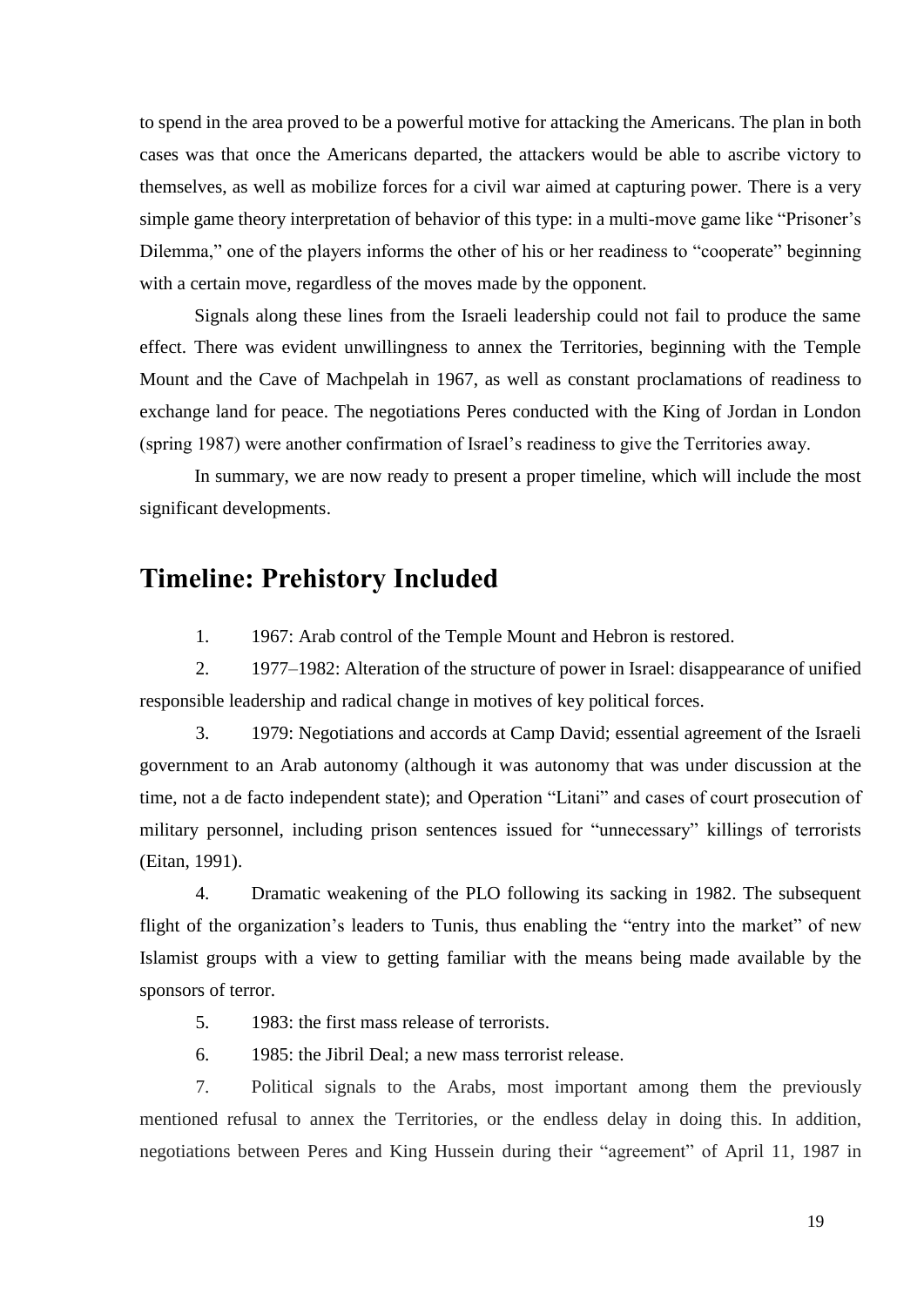London<sup>25</sup> (Zittrain and Caplan, 2010: p. 73); other illegal contacts of high-ranking leftists with the PLO; and appointment of civilian mayors.

8. 1987: the Intifada proper. Events in the Balata camp (Balta / בלטה) not far from Shechem on May 31, 1987 mark the genuine beginning of the Intifada. The May 31, 1987 refusal to use force (with two battalions ready) and marching the troops away was tantamount to making a present of *uncontrolled territory* to the leaders of the terrorists (see below on the meaning of control over territory). An instance of success, as stressed by Colonel Y. M. Rot, provoked a wave of imitations. Consider all this in light of the fact that before the incident, the entire region had been simply, smoothly, and uneventfully controlled by two units alone.

Colonel Rot blames failures by counter-intelligence and other special services to evaluate and prevent unrest. Some of the above mentioned authors stressed failure to appreciate the real extent of the Islamist threat on the eve of the events.

9. 1987-89: they are seen as a counterweight to the PLO and proceed legally (Higgins, 2009; Levitt, 2006).

10. By 1990, the disturbances see a downward turn (Beitler, 2004; see also Figures 2 and 3). The decline can be considered the conclusion of the story of the First Intifada. A new player—Hamas—has successfully "entered the market." The surprise effect has been exhausted. Enthusiasm—as a result of more efficient repression both physical and economic—has breathed its last breath.

11. The events of 1991 and 1992 form two separate narrative sequences; this is due to more than the fact that the initial disturbances were now out of breath. The hopes that the Arabs living in the liberated Territories had entertained of an intervention by a victorious Iraqi army in late 1990–1991 had led to unrest, but not for long. This was a new, but external element, unconnected to the process in the "West Bank." The disturbances of 1992 were provoked by thoroughly reliable information and the rational expectations that this had dictated. The organizers of the unrest knew about the renewal of contacts with the PLO. Expectations had grown with the victory of the Left in the June 1992 elections and the annulment of penalties for contacts with the PLO that followed immediately thereafter. A further signal came with Rabin's promise to grant autonomy to the Arabs in the course of the following nine months (Shindler, 2013). This had a bearing on the rivalry between the PLO and Hamas, but both these narratives are clearly distinct and unconnected with the First Intifada—except for the attempt to make history fit the scheme of

**.** 

<sup>&</sup>lt;sup>25</sup> Although it was actually blocked by Prime Minister Y. Shamir, the very fact of the attempt to finalize a decision to give away land was a strong and clear indication that Israel's leadership had no will to annex the Territories (see<http://israelsdocuments.blogspot.co.il/2012/07/shamir-and-peres-disagree-on-london.html>).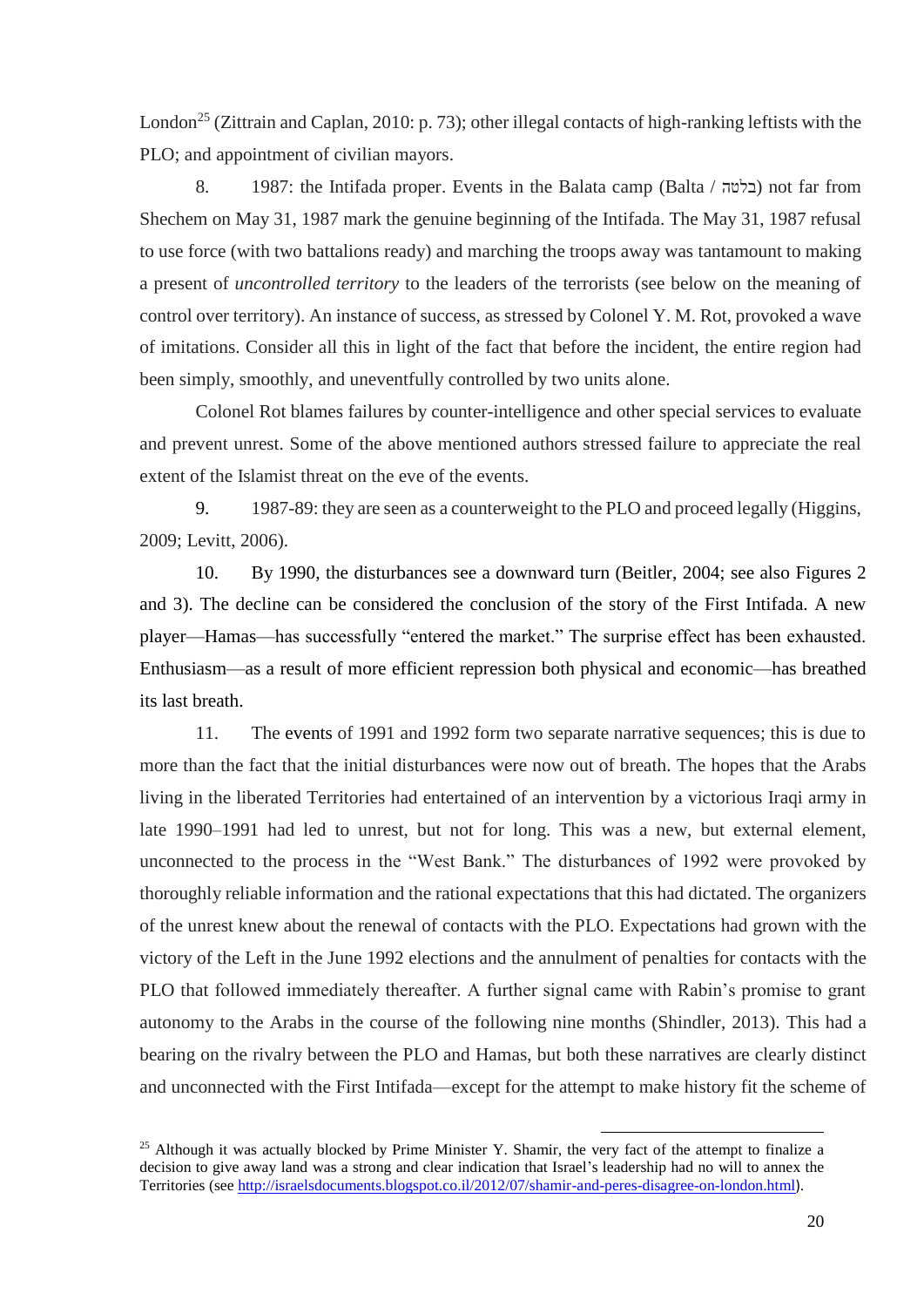a victorious national uprising, which concluded with the capitulation of the Israeli government in September 1993.

#### <span id="page-20-0"></span>**Concerning the Chronology of Events: Key Comments**

Even the figures of the losses and their comparison with each other alone (the simple fact is that 157 Israelis is a fact that reflects losses among Jewish civilians only; another 66 soldiers also lost their lives) suffice to indicate the extreme uncertainty and hedging of the military authorities; this was taken by the terrorist leaders as an invitation to escalate the violence. For comparison's sake, consider losses in confrontations in Ukraine in 2014<sup>26</sup>: up to 106 protesters and 17 Foreign Affairs Ministry employees. A similar situation can be observed during Israel's summer 2014 operation "Protective Edge." Indicators of pervasive uncertainty on the part of the political leadership include the innumerable conclusions of peace, the a priori limited scope of the ground operation that left Hamas in power in Gaza up to the present time, as well as the correlation of the losses: Israel versus the active fighter terrorists, whose losses numbered some 800–1000 according to preliminary data. A similar or slightly higher figure reflects losses among those formally considered civilians (mostly "human shield" victims).<sup>27</sup>

It may be that even a mass execution of the protesters during the first days of unrest would have led to much lower casualties by drastically shortening the period of unrest and, correspondingly, the casualties stretched out over time.

2. *The Left no longer had any reason to take into account the impact that their actions would have on defense and security* once the 1997 elections had shown that they had no more guarantees of a "legitimate monopoly" on power like what they had had at their disposal when they had been concerned with defending the state as their (corporate or party) asset. In the absence of extraordinarily strong reasons to take the interests of defense into account, the Left in all countries tends to support the civil bureaucracy and the unlimited growth of its authority (Yanovskiy and Zatcovetsky, 2013). That is, even if leftist politicians and military men did not plan action of this kind, they had reasons to drift peacefully along with the current, without trying to correct either the situation or their own mistakes (Zatcovetsky et al., 2014). Inertia must never

 $\overline{\phantom{a}}$ <sup>26</sup>According to different sources, the number of protesters killed by mid-April 2014 had reached 106 (official data of the Ministry of Public Health of Ukraine: [http://www.moz.gov.ua/ua/portal/pre\\_20140414\\_b.html\)](http://www.moz.gov.ua/ua/portal/pre_20140414_b.html); in addition, 17 employees of the Ministry of Domestic Affairs lost their lives. Even though most of the protesters who died had been victims of shooting, it is obvious that only snipers did the shooting: most of those shot were self-defense activists: [http://society.lb.ua/accidents/2014/03/15/256239\\_poyavilsya\\_predvaritelniy\\_spisok.html;](http://society.lb.ua/accidents/2014/03/15/256239_poyavilsya_predvaritelniy_spisok.html) and nobody tried to gun down crowds of protesters.

<sup>&</sup>lt;sup>27</sup> Studying the list of the Arabs who died during the last year shows that up to October 7, 2014, out of the 1017 cases examined and included in the verified list, 435 had been fighter members of terrorist groups, or "terrorist operatives," as the study terminology labels them (Meir Amit Center, 2014).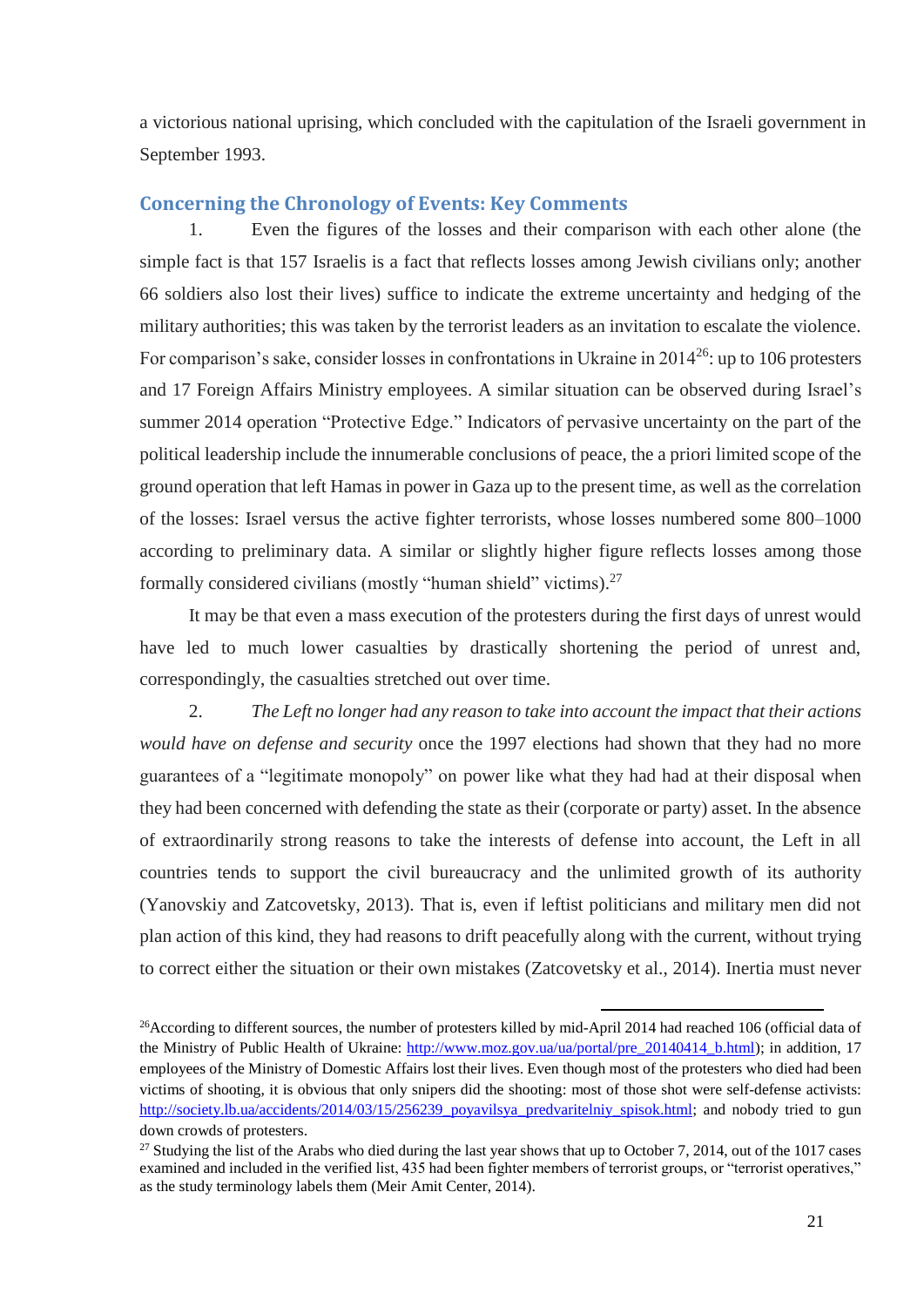be left out of the story. Thus, even back at the beginning of the First War in Lebanon, mainstream leftists—the Laborist (the Avodah Party)—were still supporting the government. The first step they had taken that indicated a change of course was participating in the extremist Shalom Achshav demonstration on occasion of the events in Sabra and Shatila<sup>28</sup> in Lebanon (Zatcovetsky et al., 2014). Even during the pre-election campaign of 1992, the Left was deploying accusations that the Likud government was not putting sufficient effort into fighting terrorism.<sup>29</sup> The leftist parties discussed no plans of territorial concessions or leading PLO units into the country in the pre-election campaign of 1992.

3. As borne out by the testimony of Colonel Y. M. Rot (August 24, 2014 interview), compared to the 1950–60s, the 1970s saw the legal status and protection of soldiers and officers deteriorate. This was particularly true for military workers serving in the Territories liberated in 1967 (for purposes of comparison, once again see Zatcovetsky et al., 2014). An interim point— 1979 is recorded in R. Eitan's memoirs—is marked by the case of Lieutenant Pinto et al.: a prison sentence for destroying a terrorist whose body was never recovered. The case was built up exclusively based on a denunciation by a colleague, who himself had been caught looting and marauding (see Eitan, 1991: pp. 202–205).<sup>30</sup> Further considerable deterioration took place once the Intifada had begun. That is once again the risk of criminal prosecution for a soldier or officer fulfilling his assignment in the Territories became noticeably greater.

If in the late 1970s–early 1980s the new tendencies in military justice were still being contained thanks to the military leadership's common sense, then during the 1987–1990 period this was no longer operative. While making resounding<sup>31</sup> proclamations along the lines of "Break" their [i.e., the insurgents'; *authors' note*] arms and legs,"<sup>32</sup> which were understood as an order, defense minister Rabin also refused to defend the military personnel executing "orders" of this kind. Finally, receiving no confirmation from Rabin himself, military prosecutor Amnon Strashnov concluded that the words ascribed to Rabin "had no sources in writing." Rabin, for his part, dissociated himself from the orders he had given in a speech made in the Knesset on July 12, 1990 (Mann, 2001: p. 108). Soldiers and officers doing their duty and protected—as they had thought—by the orders issued by their superiors were in fact abandoned; they were left one-on-

**.** 

<sup>29</sup> For instance, for this purpose, use was made of the episode involving the May 24, 1992 murder of Ellen Rapp, an attractive and photogenic young woman [\(http://laad.btl.gov.il/Web/He/Victims/111.aspx?ID=38206\)](http://laad.btl.gov.il/Web/He/Victims/111.aspx?ID=38206). <sup>30</sup> See also the report in the JTA archive, "New Storm Rocks Army," November 5, 1979 [\(http://www.jta.org/1979/11/05/archive/new-storm-rocks-army\)](http://www.jta.org/1979/11/05/archive/new-storm-rocks-army).

 $31$  Clearly meant for the press and ultimately for the Jewish voter.

 $28$  We mean here the massacre staged in PLO camps by the "phalangists," including the "Damur" brigade, as retribution for destroying the Christian city of Damur in 1976 (Fine, 2008).

<sup>32</sup>See, for instance:<http://www.haaretz.com/news/broken-bones-and-broken-hopes-1.173283>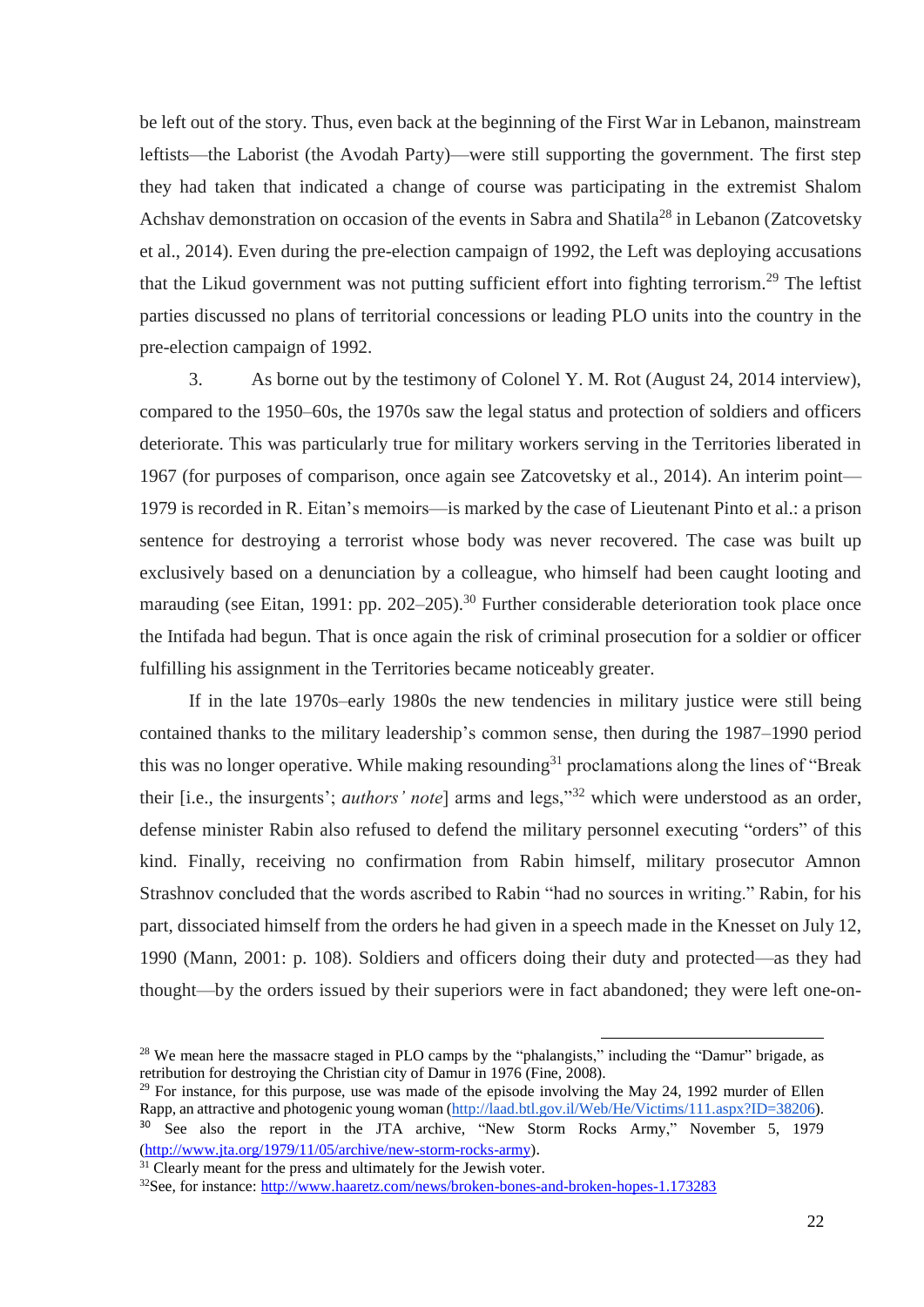one with a force both new and openly hostile to the military. This force was the legal "Rule of Law" system (Rot, 2007). This circumstance makes it doubtful that any policy of repression against the Arabs as such could have been in existence.

4. A separate and independent issue: the near demonstrative contempt for the fate of the Arabs who had cooperated with Israel, which was meted out by the persons responsible for suppressing the unrest (Lockman and Benin, 1989). The signal was received and correctly deciphered by the organizers of the unrest; this is borne out by the high level of intra-Arab violence jointly with the demonstratively cruel treatment of the genuine or independently "appointed collaborationists." Conduct of this kind could not fail to have an impact on the locals' state of mind, encouraging them to support the terrorists (who were demonstrating the real extent of their control over the region and the ephemeral nature of Israel's rule by thus making short shrift of anyone not to their liking). Yasser Arafat was well aware of the signal's significance: this is why he tried to present the practice as a policy subject to his own personal manipulation. The claim was that he had demonstratively and publicly "delegated the authority" to the bandits to rule the regions by meting out retribution as they saw fit.<sup>33</sup>

Even in those cases when the victims are people who did not actually cooperate with Israel, permitting anything of this sort to go unpunished is extremely dangerous. Any making short shrift of culprits under the aegis of dealing with Israeli agents, if unaccompanied by obvious and frightening punishment, has the effect noted above. The terrorists look strong while the authorities look like slouches. Notably, the same stereotyped conduct has been recurring in ever expanding circles, engaged in by the Left ever since the beginning of the "Peace Process." Compensation for the lucky "Mashtapim" in the guise of real estate in "Smaller Israel" and extra protection by the special services, including immunity from the police in case of violation of the law does not improve, but further worsens the situation. Compensation of this kind encourages negative selection among the Arabs collaborating with Israel, extending the supporter base for a policy of treason among the Jews ("It would have been better if your own people had finished you off" becomes a typical response among neighbors taking advantage of former workers' immunity).

5. The leftist leadership took advantage of the by then nearly-exhausted disturbances (Arafat's loss of sponsorship after supporting Saddam Hussein in 1990–1991) to ground

<sup>33</sup> PLO Chairman Yasser Arafat defended the killing of Arabs deemed to be "collaborating with Israel." He delegated the authority to carry out executions to the Intifada leadership. After the murders, the local PLO death squad sent the case file to the PLO. "We have studied the files of those who were executed, and found that only two of the 118 who were executed were innocent," Arafat said. The innocent victims were declared "martyrs of the Palestinian revolution" by the PLO (*Al-Mussawar*, January 19, 1990); [https://www.jewishvirtuallibrary.org/jsource/History/intifada.html.](https://www.jewishvirtuallibrary.org/jsource/History/intifada.html)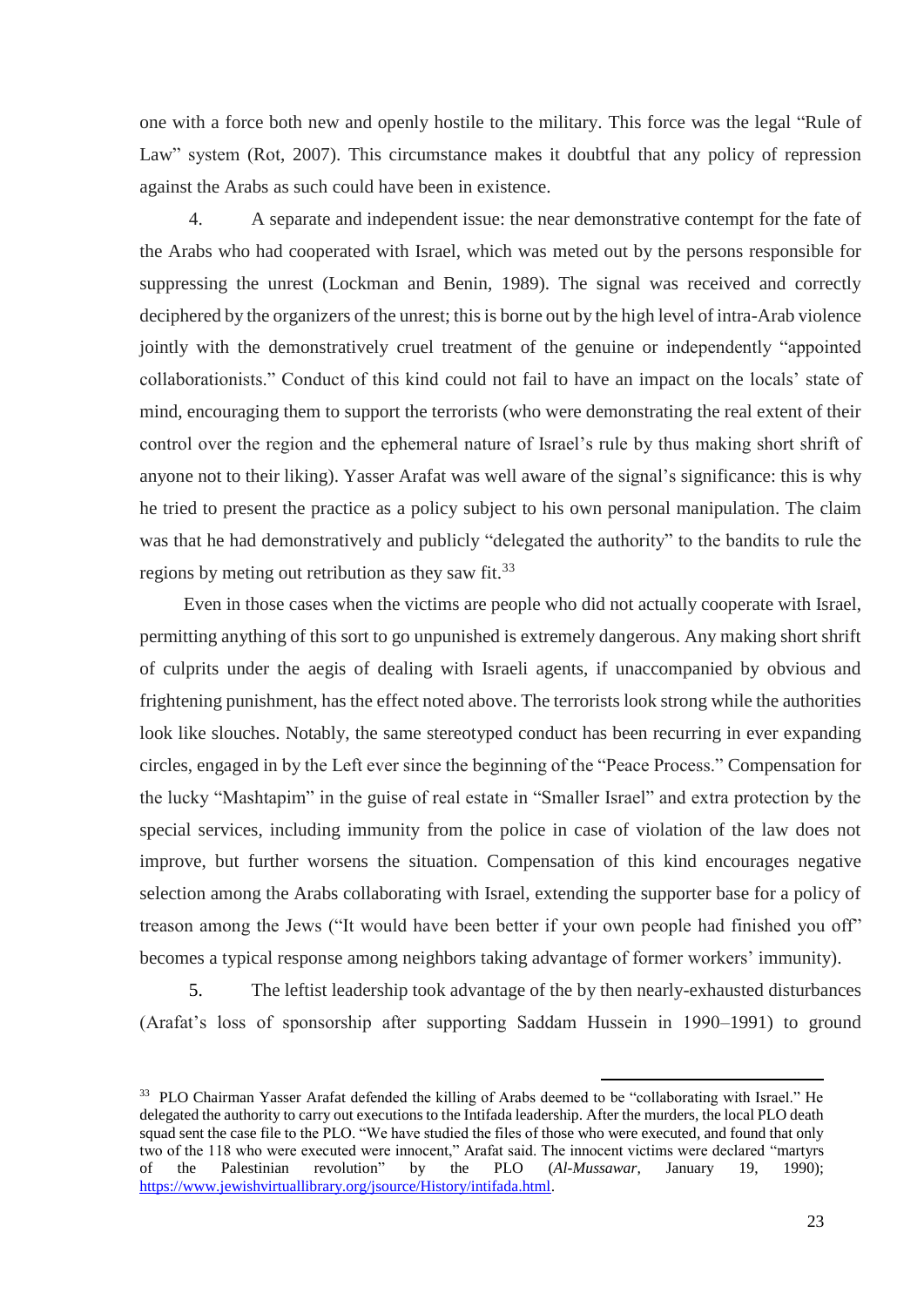clandestine, and according to the laws in effect at the time, illegal negotiations with the PLO. The fact confirms the view that active, rather than passive conduct was being engaged in by the Left. The fact of demonstrative illegal contacts<sup>34</sup> and negotiations was on its own sufficient to provoke a new wave of unrest aimed at forcing the other side to agree to considerable concessions.

6. The waves of unrest referred to in the literature as the "First Intifada" are best studied as at least two distinct processes. The first of these was set in motion when the Islamists' "offer of terror entered the market"; this was seconded by the wavering response of the Israel Defense Forces, programmed to sound an indecisive note. (The Left is not interested in reinforcing control over the Territories, although in the past this enhanced the core asset of the Right—the settlers; the latter were clearly a greater evil than the terrorists from the point of view of the Left as it absolved itself of the responsibility to provide for the country's defense.) The second process was instigated by the negotiations and the wish (the opportunity) that the FATH had to "win it all back." A possible motive for the Left in Israel may have been using forces from the outside to deliver a blow to the enemy within—the settlers—who had made up the core and the asset of the rightist electorate.

Gesturing at the impossibility of conduct of this kind on the part of the Left in Israel—based on the moral inadmissibility of such behavior—is refuted by the history of political competition both during the British Mandate years and after independence. Mutual hostility tended to reach an extreme pitch during this period. In most cases this was due to the initiative undertaken by the Left as it attempted to solidify its monopoly on representing the Jews, an arrangement artificially foisted upon the land by the British in the 1920s. The then leader of the Zionists—the "revisionists" (the non-socialists)—Jabotinsky was de facto expelled from the country, and his supporters chased into the underground.<sup>35</sup>

<sup>&</sup>lt;sup>34</sup> The articles by then-Member of Knesset Yosi Sarid August 17, 1990 and January 31, 1991 ("They Needn't Look for Me"), both in *Haaretz*, cited by Mann (1998).

<sup>&</sup>lt;sup>35</sup> Let three simple examples suffice: the first, the case of Arlozorov, involved an attempt at instigating persecution of Jabotinsky's supporters by accusing them of a murder they were actually innocent of (see e.g., Lebel, 2013). The second is operation "Seasons," in the course of which the leaders of Mapai not only organized handing over underground Irgun Zvai Leumi (IZL) activists to the British, but themselves attacked and killed IZL fighters, all in the absence of any kind of retaliation (Lapidot, 1994; Lebel, 2013). The third was a provocation—an attempt to stage a civil war in the face of an approaching Arab attack that threatened to exterminate the Jewish community entirely. We mean the shelling and sinking of the Altalena, part of the episode known as the Altalena Affair. The Mapai broke off talks in which the IZL leader had asked to reserve for "his own" people a modest part of the weapons purchased by supporters of his organization in the US. Without any provocation whatsoever, the Left opened fire, with 19 Jews dying in the confrontation, including 16 IZL fighters. The instances cited by the Left—the 1983 murder of the Peace Now activist Emil Grinzweig and the 1995 murder of Prime Minister Rabin—also in fact reflect the degree of mutual hostility. At the same time, these incidents knowingly weren't in any way connected with any steps or actions undertaken by the leaders of the Right. The attack mounted against the Right after Rabin's murder, including an attempt to foist collective responsibility on the Right as a whole, shows that the hostility on the part of the Left in the 1990s was once again (after a certain "cooling off" in 1967–1988) comparable with the mood in the days of the "Seasons" and Altalena. The practice of hate speech initiated by the Left—silencing and demanding that the actual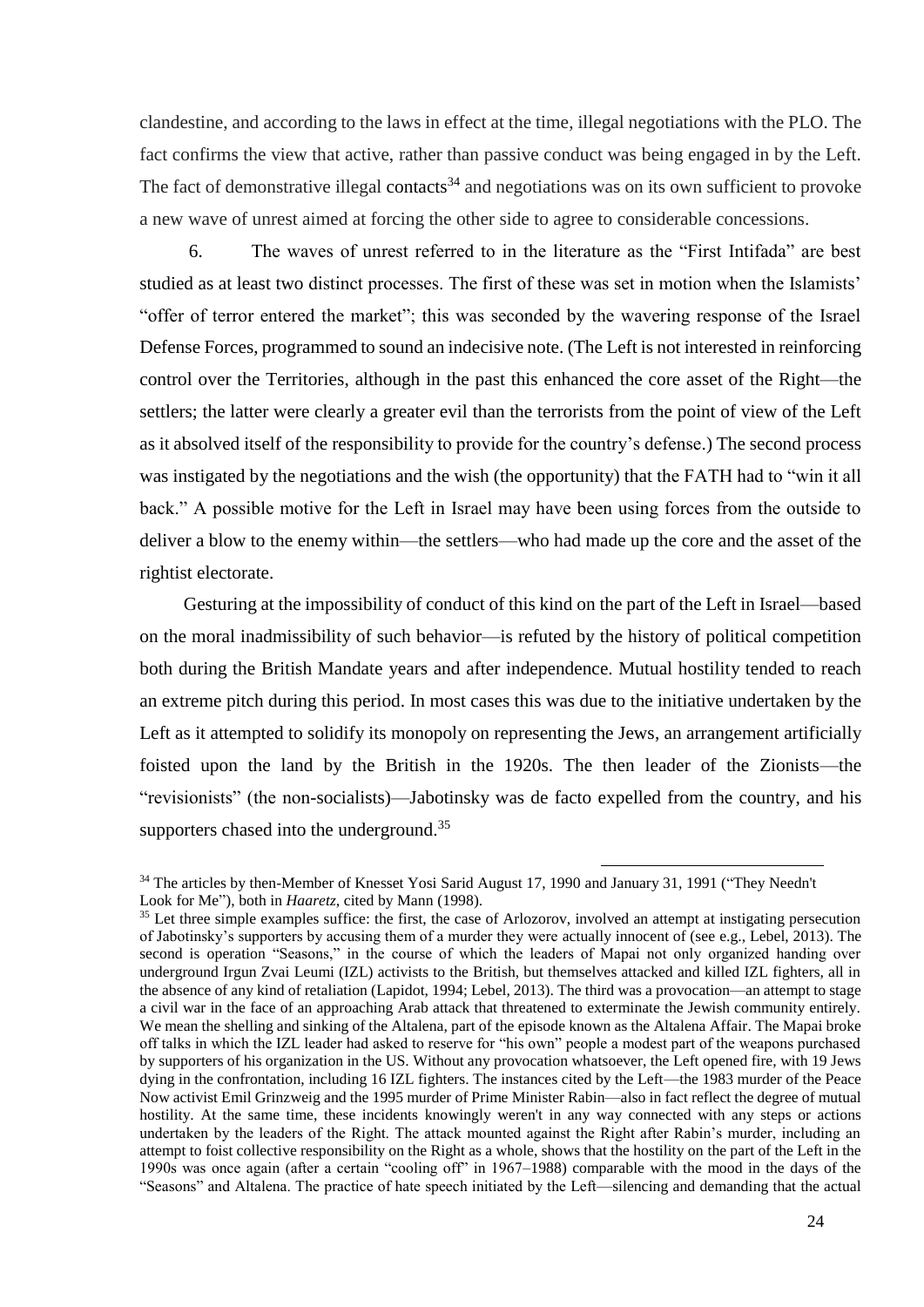In concluding this section of the article, a crucial element should be noted: if leaders whose authority subsists based on coercion receive signals of weakness, they will accept and understand these signals in only one way. A coercive leader will unleash violence against those who emit signals of this kind. The same is also true of the "self-restrictions" practiced by the Jews on the Temple Mount in Jerusalem—a situation that continues to incite the Arabs to ever increasing violence against the Jews.

The same is also true of the Caliphate. The leader of a miserable Caliphate defeated by the Americans in 2007 and liberated by Obama (Kazimi, 2008) has taken on the stature of a substantial regional challenge. But the world has received a simple and easy to comprehend signal from him; the signal can be misinterpreted only intentionally. A problem of this magnitude can be solved only by means of a total and humiliating destruction, which would drastically lower the appeal held by this kind of career for future abusive leaders.

## <span id="page-24-0"></span>**Additional Notes: Motives and Outcomes of Choosing a Political Strategy**

#### <span id="page-24-1"></span>**Control over Territory**

Even a brilliant victory which leaves the enemy no illusions loses value if it is unaccompanied by control over territory. This can be illustrated by numerous examples taken from both Israel's history and the history of opposition to Islamist violence beginning in the 18<sup>th</sup> century (the pirate states of North Africa). Thus, before Stephen Decatur, most European states preferred to pay tribute to pirates. Following Decatur's expedition, influenced by the lasting impression that it made on them, they tended to choose to strike. But what put a decisive end to piracy was nothing less than the occupation of land, which came with the French conquest of part of North Africa (London, 2008).

#### <span id="page-24-2"></span>**Ostentatious Cruelty**

Ostentatious cruelty is nothing new. This is not a story about psychic or mental distress (which is not contagious, and should not affect large groups of people at once).

There are some societies in which authority legitimates itself by achievement. Societies also exist in which the legitimacy of authority is determined by formal procedure (inheritance, elections, etc.). And there are some societies in which authority legitimates itself mainly or

standard be made more severe—are all quite a part of the daily goings-on (Hasson Nir, 2013). Cases of inviting and taking advantage of enemies from the without against an internal opponent who is seen as an enemy, are not a rarity in world annals. Sadly enough, they can be found in Jewish history too, long before the beginning of the  $20<sup>th</sup>$  century.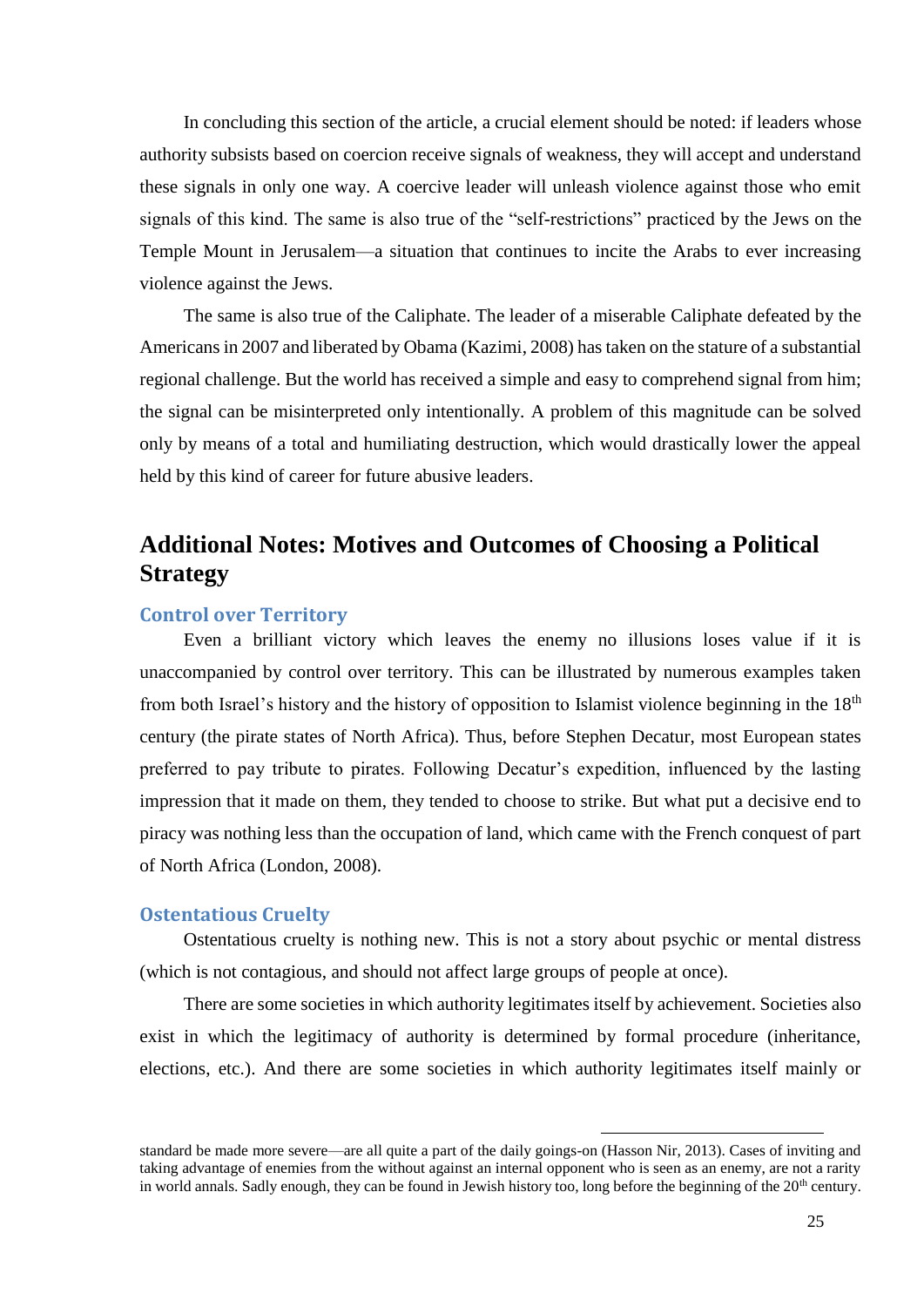exclusively by means of successful violence ("Rule of Force": this is the Arab case; see Rotenberg, 2011). In societies of this last kind, cruelty is about signaling resolve and forceful ability (Kazimi, 2008).<sup>36</sup> Formally, the caliph has the right (if not the duty) to engage in unlimited military expansion. Hence the ostentatious cruelty of the "Caliphate"—ISIS"—and the impressive and by now thoroughly universal support it enjoys from Muslims all over the world.

In Rule of Force societies, the populace has no access to objective information about the forces of the competing bandits. In the absence of such information, atrocity can well be associated with successful coercion. There is no way to foresee the future. Better a well-informed bandit leader, one who "can permit" himself extraordinary cruelty and thus, apparently, be certain of his armed force resources' superiority over his rivals, than a common type or local leader.

## <span id="page-25-0"></span>**Conclusions**

If the available facts are taken into consideration, the hypothesis becomes significant that the 1987–1990 escalation of violence in the 1967 liberated Territories was in principle due to signals of weakness and lack of resolve emitted by the Israeli state leadership. The signals themselves were an outgrowth of both the crash in the interest taken by the elite (defense and security no longer forming a priority on the state agenda) and intra-political conflicts.

Among the signals: the refusal to annex the Territories, the authorities' hostility toward attempts to settle Jews in the Territories, the drastic change in the authorities' attitude to providing safeguards for the military in order to protect them from politicized persecution, and demonstrative indifference toward the fate of loyal Arabs. A strong signal also came in the form of gestures made by leftist politicians who conducted unofficial negotiations (at times violating official prohibitions). This list can be easily continued.

The idea that the escalation was fueled by rivalry among sharply weakened PLO factions or "leftist" nationalist terrorists and the Islamists gradually gaining power is an reasonable assumption; we endorse it, as do most other authors.

**.** 

<sup>&</sup>lt;sup>36</sup> Kazimi notes the unusual ferocity of the jihadists of the days of the first and "forgotten" edition of the "Caliphate" with Zarqawi at the head, and then, once this last had been disposed of, the "Caliphate" headed by al-Baghdadi. The Americans sacked that first Caliphate, its "caliph" doing time for a while in Guantanamo, from which he was freed by President Barack Obama (Daly, 2014).

The concept of the *al-taifah al-mansurah* (Victorious Faction) is an important one for the jihadists, and has been enthusiastically adopted by those waging jihad in Iraq. The notion that one belongs to a faction negates the Sunni doctrine of *jamaa* since it is dismissive of majorities and the process of consensus. It could explain the willingness shown by jihadists in Iraq to commit brutal atrocities since they are more interested in being right than in being popular.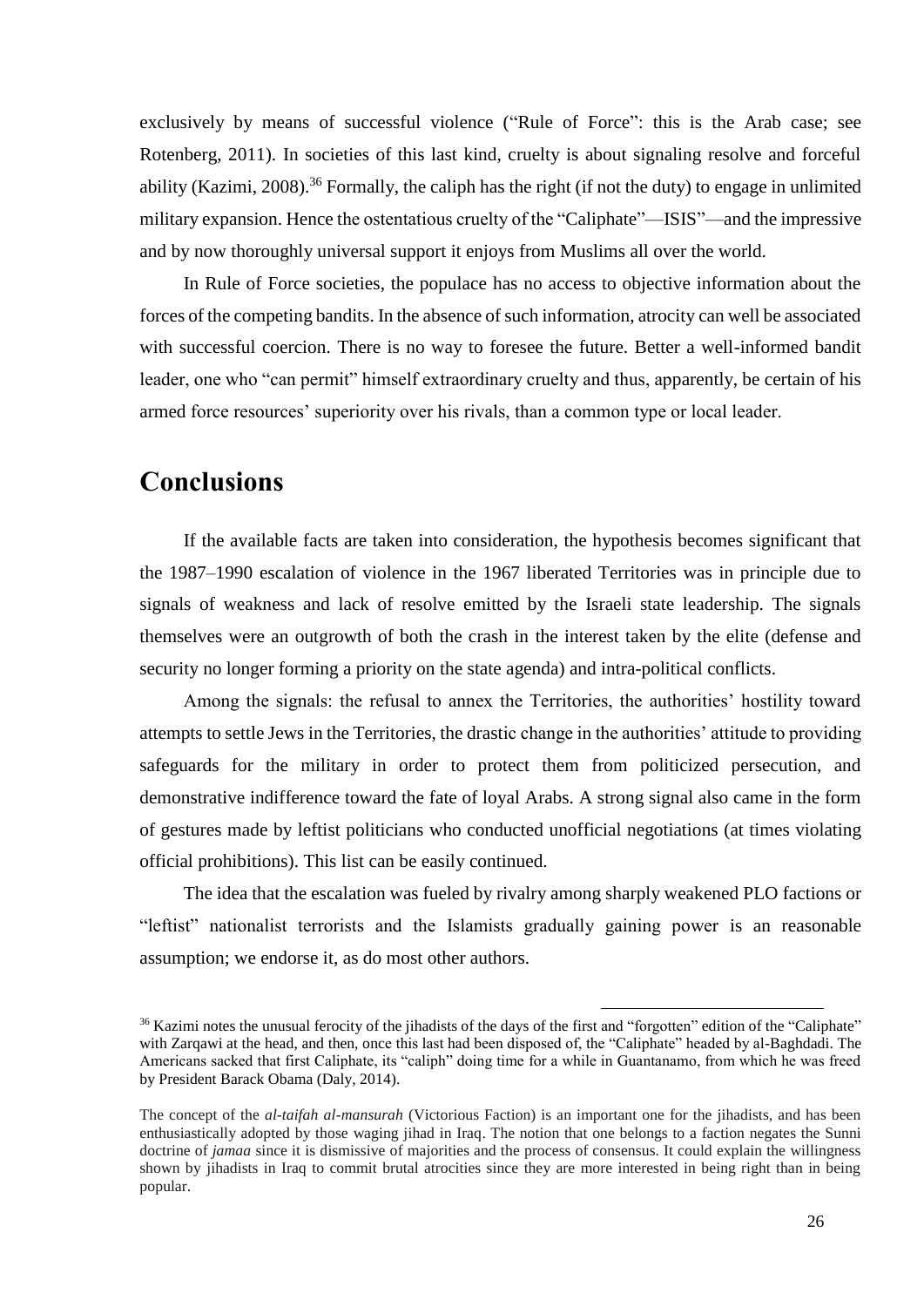Most of the challenges Israel faces in its struggle against terrorism seem to us to have little to do with failures of different kinds of special services. Fiascoes at various stages are most likely inevitable. The leading cause of the problem is rather the politicians' recurrent failure to choose a strategy. Any transfer of territory to terrorists encourages and spurs them on to further activism. Returning land provides them with an obvious confirmation of success and victory, something no less important than a starting point for mounting future attacks in the effort to mobilize cash.

Taking indecisive or hedging measures against terrorism, especially when accompanied by proclaimed deadlines, yields returns that quickly melt away. Seen in a long-term perspective, these measures can rather stimulate terrorism than put an end to it, considering that they provide a marvelous opportunity to proclaim yet another victory after the conclusion of an anti-terrorist operation when the military on the anti-terrorist side restores terrorist control over the territories it has supposedly taken. In such a situation, sacking the terrorist organization may provoke a takeover by a crew even more radical both in rhetoric and in the steps it demonstratively takes (by committing atrocities).

Any leader whose authority is grounded in violence will interpret an indication of weakness as an invitation to escalate the violence. There comes a stage when a problem of this kind can be resolved only by means of total annihilation of both the leader and his active supporters. This was what happened to the Nazis. The same is obviously required at the present time as far as the Caliphate is concerned.

The magnitude of the events of 1987–1990 does nothing to explain the leadership's refusal to come up with a strategy for fighting terrorism in favor of choosing a strategy of pacification instead. Most of the steps taken by the Israeli leadership in the course of the conflict cannot be adequately explained without taking into account the struggle for power and the evolution of the leftist elite's interests after their loss of the monopoly of power in 1977—along with their loss of motives for defending the country or the security of its citizens. Citizen security saw a drastic drop in the priority status it had formerly enjoyed as a state objective. This came in the wake of the disintegration of mechanisms of responsibility and the interest taken by the authorities in providing security.

The Oslo Accords were in no way dictated by the First Intifada; even so, the Intifada is used extensively as a means of Oslo legitimatization. In actuality, one and the same process and one and the same political choice led to both the Oslo Accords and the terror boom.

### <span id="page-26-0"></span>**Sources**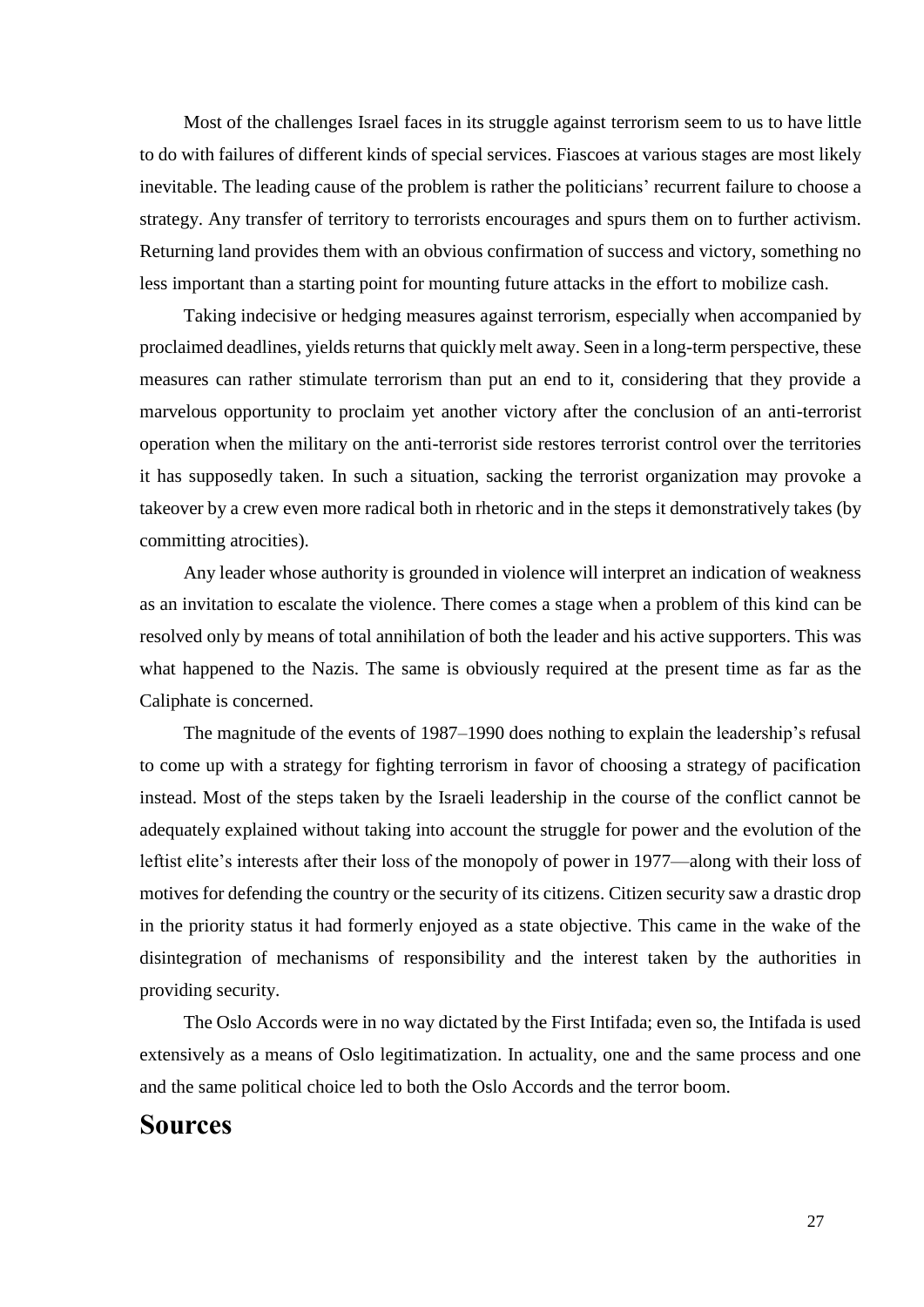1. Arnon Arie, Gottlieb Daniel "An Economic Analysis of the Palestinian Economy: The West Bank and Gaza, 1968 – 1991 Discussion Paper 93.07 October 1993

<http://www.boi.gov.il/en/Research/DiscussionPapers1/dp9307e.pdf>

2. Auerbach Jerold S. "Brothers at War: Israel and the Tragedy of the Altalena", Quid Pro, LLC, 2011

3. Bielecki Czeslav, Kelus Jan K., Sikorska Urszula, "The Little Conspirator", CDN publishers, Warsaw 1983 <http://www.sw.org.pl/mk/mk.pdf> (Polish);

4. Beitler, R.M. "The path to mass rebellion: An Analysis of Two Intifadas" Lexington Books (June 2004)

5. Bielecki Czesław, Kelus Jan Krzysztof , Sikorska Urszula. "The Little Conspirator" CDN publishers, Warsaw 1983<http://www.sw.org.pl/mk/mk.pdf>

6. Boot Max "Invisible Armies: An Epic History of Guerrilla Warfare from Ancient Times to the Present" Liveright; 2013

7. Daly Michael ISIS Leader: 'See You in New York'// The Daily Beast, 2014 June, 14,

2014 [http://www.thedailybeast.com/articles/2014/06/14/isis-leader-see-you-in-new](http://www.thedailybeast.com/articles/2014/06/14/isis-leader-see-you-in-new-york.html)[york.html](http://www.thedailybeast.com/articles/2014/06/14/isis-leader-see-you-in-new-york.html)

8. Eitan Raful "A Soldier's Story: The Life and Times of an Israeli War Hero" Sure Sellers Inc, 1991

9. Ensalaco, Mark (2008). Middle Eastern Terrorism: From Black September to September 11. University of Pennsylvania Press. Kindle Edition (2011)

10. Feiglin Moshe Rebuilding the Temple: We're Getting Closer Apr-16-2014 <http://www.jewishisrael.org/temple-mount-getting-closer-moshe-feiglin/>

11. Fine Jonathan "PLO Policy towards the Christian Community during the Civil War in Lebanon" ICT, 05/07/2008 [http://www.ict.org.il/Article/1036/PLO%20Policy%20towards%20the%20Christian%20Commu](http://www.ict.org.il/Article/1036/PLO%20Policy%20towards%20the%20Christian%20Community%20during%20the%20Civil%20War%20in%20Lebanon)

[nity%20during%20the%20Civil%20War%20in%20Lebanon](http://www.ict.org.il/Article/1036/PLO%20Policy%20towards%20the%20Christian%20Community%20during%20the%20Civil%20War%20in%20Lebanon)

12. Heinsohn Gunnar, Pipes Daniel FrontPageMagazine.com October 8, 2007 <http://www.danielpipes.org/4990/arab-israeli-fatalities-rank-49th>

13. Henkin Yagil "How Great Nations Can Win Small Wars" // Azure Spring 5766 (2006) pp. 39-81

14. Higgins Andrew Updated Jan. 24, 2009 12:01 a.m. ET "How Israel Helped to Spawn Hamas" retrieved October, 2 2014<http://online.wsj.com/news/articles/SB123275572295011847>

15. Jabotisnky Vladimir Ze'ev "The Iron Wall" November 4, 1923 <https://www.jewishvirtuallibrary.org/jsource/Zionism/ironwall.html>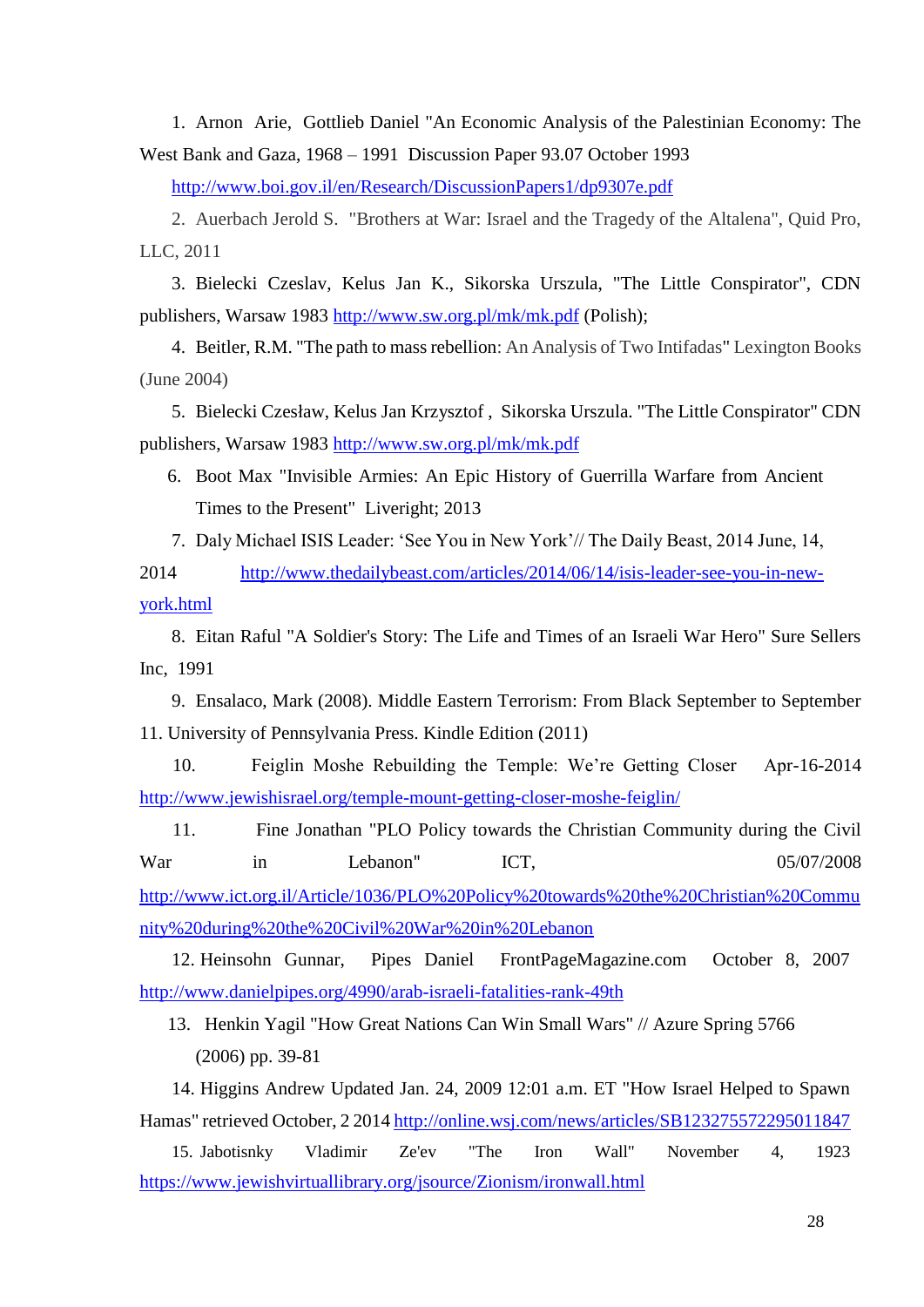16. Julian Hana Levi "PM reflects on first Recording of Brother Yoni's Voice" // Jewish Press May 5<sup>th</sup> 2014 [http://www.jewishpress.com/news/breaking-news/pm-reflects-on-first](http://www.jewishpress.com/news/breaking-news/pm-reflects-on-first-recording-of-brother-yonis-voice/2014/05/05/)[recording-of-brother-yonis-voice/2014/05/05/](http://www.jewishpress.com/news/breaking-news/pm-reflects-on-first-recording-of-brother-yonis-voice/2014/05/05/)

17. Johnson Paul "A History of the Jews", Harper Perennial, 1988

18. Kazimi Nibras "The Caliphate Attempted: Zarqawi's Ideological Heirs, Their Choice for a Caliph, and the Collapse of Their Self-Styled Islamic State of Iraq" [http://www.hudson.org/research/9854-the-caliphate-attempted-zarqawi-s-ideological-heirs](http://www.hudson.org/research/9854-the-caliphate-attempted-zarqawi-s-ideological-heirs-their-choice-for-a-caliph-and-the-collapse-of-their-self-styled-islamic-state-of-iraq)[their-choice-for-a-caliph-and-the-collapse-of-their-self-styled-islamic-state-of-iraq](http://www.hudson.org/research/9854-the-caliphate-attempted-zarqawi-s-ideological-heirs-their-choice-for-a-caliph-and-the-collapse-of-their-self-styled-islamic-state-of-iraq) July, 1, 2008

19. Lavie Ephraim, Fishman Henry "Strategic Decisions Taken During the Israeli-Palestinian Peace Process as Barriers to Resolving the Conflict", co-author with Henry Fishman. Bar-Siman-Tov, Yaacov (ed.), *Barriers to Conflict Resolution.* Jerusalem: The Jerusalem Institute for Israel Studies, 2010, pp. 356-388.

20. Lapidot, Yehuda "Besieged Jerusalem 1948 (Memoirs of an Irgun Fighter)", <http://www.daat.ac.il/daat/vl/besieged/besieged01.pdf>

21. Lapidot, Yehuda "The Hunting Season", Jabotinsky Institute, 1994;

22. [Lebel](http://www.routledge.com/books/search/author/udi_lebel/) Udi "Politics of Memory. The Israeli Underground's Struggle for Inclusion in the National Pantheon and Military Commemoralization" Routledge, 2013

23. Levitt, Matthew "Hamas: Politics, Charity, and Terrorism in the Service of Jihad". Yale University Press 2006 - A. Kindle Edition

24. Lockman, Zachary; Benin, Joel, eds. (1989). *Intifada: The Palestinian Uprising Against Israeli Occupation*. Cambridge, MA: South End Press

25. London, Joshua (2008-05-02). Victory in Tripoli: How America's War with the Barbary Pirates Established the U.S. Navy and Shaped a Nation. Turner Publishing Co.. Kindle Edition.

26. Lord Amnon "Oslo, the Bomb, and Other Home Remedies" Azure no. 4, Summer 5758 / 1998

27. Mann Rafi (1998) " Unthinkable: quotes, phrases, nicknames and idioms" (Hebrew<sup>37</sup>); русское издание Рафи Манн "Что ты сделал для страны?" Гешарим, Иерусалим, 2001

28. Meir Amit Intelligence and Terrorism Information Center "Examination of the names of Palestinians killed in Operation Protective Edge - Part Six" October, 7, 2014

<http://www.terrorism-info.org.il/en/article/20719>

**.** 

רפהאל מן רפי מן "לא יעלה על הדעת :ציטוטים, ביטויים, כינויים ומטבעות לשון" הד ארצי 1998 <sup>37</sup>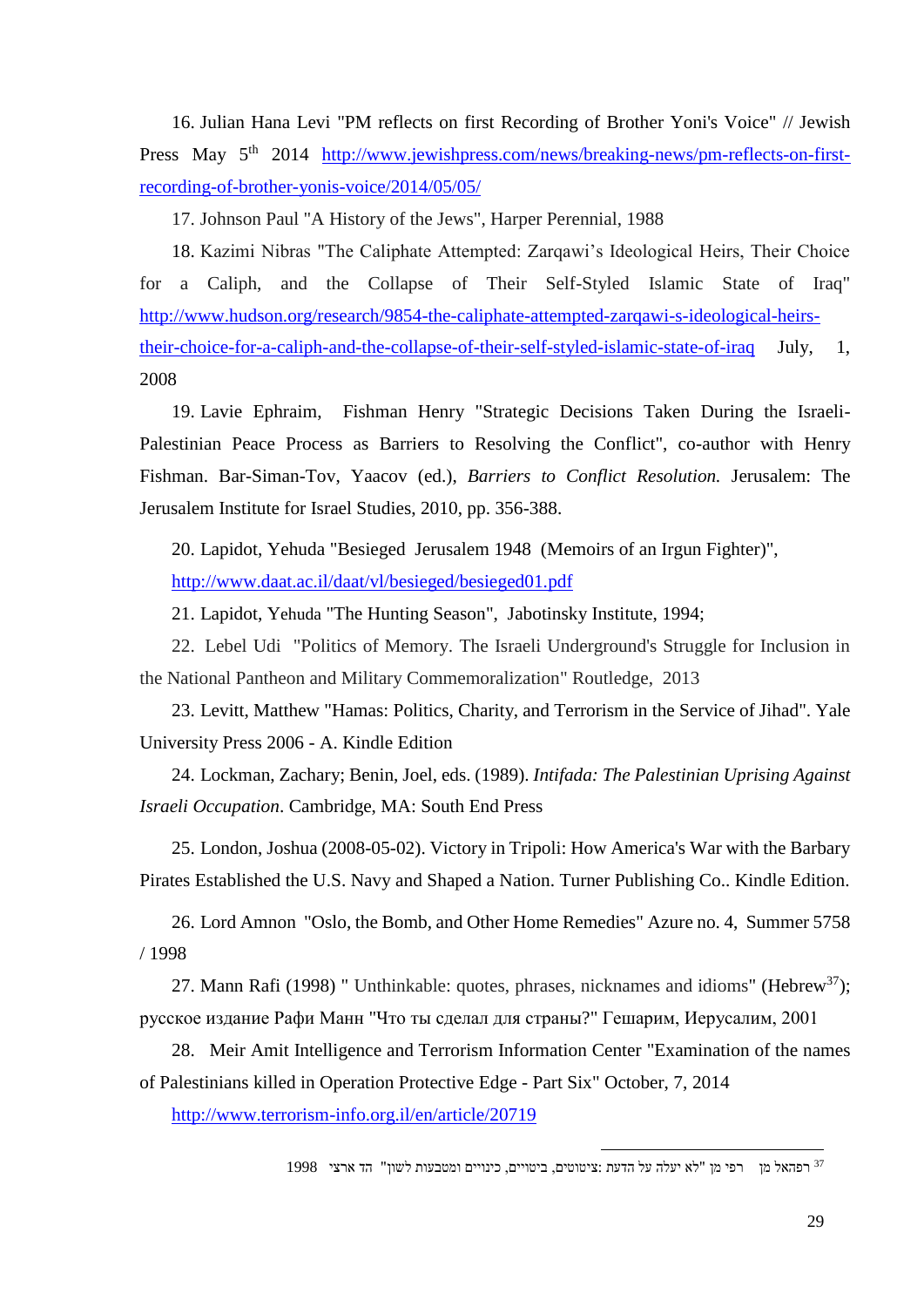29. Ministry of Foreign Affairs of Israel (MFA) "Background on Israeli POWs and MIAs" 26 January, 2004 [http://mfa.gov.il/MFA/MFA-](http://mfa.gov.il/MFA/MFA-Archive/2004/Pages/Background%20on%20Israeli%20POWs%20and%20MIAs.aspx)

[Archive/2004/Pages/Background%20on%20Israeli%20POWs%20and%20MIAs.aspx](http://mfa.gov.il/MFA/MFA-Archive/2004/Pages/Background%20on%20Israeli%20POWs%20and%20MIAs.aspx)

30.Milstein Uri, Amit Aryeh "The Rabin File: An Unauthorized Expose" Gefen Books 1999 (1995)<http://www.urimilstein.com/product.sc?productId=1>

31. Navon Emmanuel "We Forget Thee, Jerusalem" Azure no. 30, Autumn 5768 / 2007<http://azure.org.il/include/print.php?id=448>

32. Office of the United Nations Special Co-ordinator " The Impact of Closure and Other Mobility Restrictions on Palestinian Productive Activities" 1 January 2002 - 30 June 2002 <http://www.un.org/News/dh/mideast/econ-report-final.pdf>

33. Olson Mancur "The Logic of Collective Action: Public Goods and the Theory of Groups", (Harvard Economic Studies) Harvard University Press; Revised edition, 1971

34. Pacepa, Ion Mihai "The Arafat I Knew He hasn't changed since his days as a KGBbacked terrorist" // Wall Street Journal, Saturday, January 12, 2002 <http://www.weizmann.ac.il/home/comartin/israel/pacepa-wsj.html>

35. Pacepa, Ion Mihai, Rychlak Ronald "Disinformation: Former Spy Chief Reveals Secret Strategies for Undermining Freedom, Attacking Religion, and Promoting Terrorism", WND Books, 2013

36. Peters Joan (1984) "From Time Immemorial: The Origins of the Arab-Jewish Conflict over Palestine" JKAP Publications 2001(1<sup>st</sup> Edition 1984)

37.Pipes Richard "Property and Freedom" NY Vintage Books 1999 (Пайпс Р. «Собственность и свобода» М.: «Московская школа политических исследований», 2000)

38.Quandt William B. (ed.) "The Middle East: Ten Years After Camp David" Brookings Inst Pr (November 1988) pp. 247-248

39. Ronen Gil "Recording of His Heroic Brother Puts PM on Defensive" May 5th 2014 <http://www.israelnationalnews.com/News/News.aspx/180268>

40. Rot, Yehuda Meir; Zatcovetsky Ilia, Interview 2014

41.Rot, Yehuda Meir "Akeda. Mishpat haIntifada" ("Bound up. Intifada Investigation") Efi Meltzer Ltd, 2007 (Hebrew)<sup>38</sup>

**.** 

אל"מ יהודה מאיר רוט "עקדה. משפט האינתיפאדה" **י**צא לאור על ידי אפי מלצר, בשנת 7002 **<sup>38</sup>**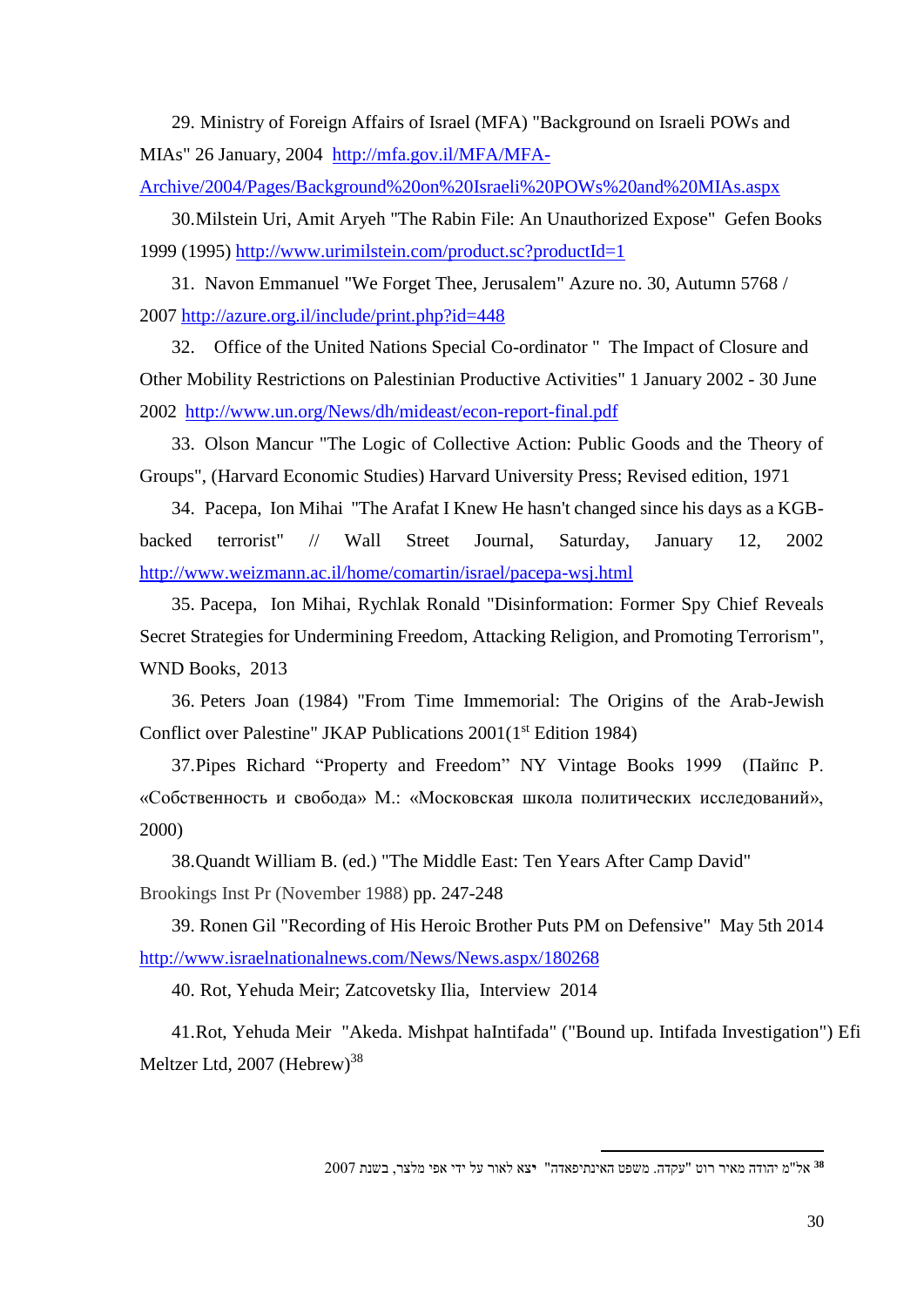42. Shlaim Avi Chapter 11: "The Rise and Fall of the Oslo Peace Process" in Louise Fawcett ed., International Relations of the Middle East, Oxford, Oxford University Press, 2005, 241-61.

43. Shindler Colin "A History of Modern Israel" Cambridge University Press, 2013

44. Sicherman Harvey "Yitzhak Rabin: An Appreciation" November 1995 Foreign Policy Research Institute web site, retrieved June 09, 2014 [http://www.fpri.org/articles/1995/11/yitzhak](http://www.fpri.org/articles/1995/11/yitzhak-rabin-appreciation)[rabin-appreciation](http://www.fpri.org/articles/1995/11/yitzhak-rabin-appreciation)

45.Valdivieso Rosa A. (ed.), von Allmen Ulric Erickson, Geoffrey J. Bannister, Hamid R. Davoodi, Felix Fischer, Eva Jenkner, Mona Said "West Bank and Gaza Economic Performance, Prospects, and Policies Achieving Prosperity and Confronting Demographic Challenges" August 28, 2001 International Monetary Fund

46. White Jonathan R. "Terrorism and Homeland Security" Wadsworth Cengage Learning, 2012 ( $7<sup>th</sup>$  edition)

47. World Bank "World Development Indicators" statistics, downloaded

48. Yanovskiy, Moshe, Zhavoronkov, Sergei, Zatcovetsky, Ilia, Kudryavtseva, Ekaterina, "The Democracy Abridged: Factors in Restricting Political Competition" (November 23, 2013). Gaidar Institute WP 0077 <http://ssrn.com/abstract=2359010>

49. Zatcovetsky, Ilia, Yanovskiy, Zhavoronkov, Sergei and Ginker, Timofey "The Evolving Priorities of the Israeli Left: From Social Justice to Security and Back" (April 15, 2014). Gaidar Institute WP 0095<http://ssrn.com/abstract=2425418>

50. Zatcovetsky I. interview with Colonel Yehudah Meir Rot August, 24, 2014

51. Yanovskiy Moshe, Zatcovetsky, Ilia, "How Safe Is It, to Confuse Defense with Care?" (March 20, 2013). <http://ssrn.com/abstract=2236354>

52. Ziv, Guy "Hawk-to-Dove Foreign Policy Change: The Case of Shimon Peres" Apr 9, 2007 Paper prepared for an International Relations Workshop, Department of Government and Politics, University of Maryland [http://ww.sunypress.edu/p-5944-why-hawks-become](http://ww.sunypress.edu/p-5944-why-hawks-become-doves.aspx)[doves.aspx](http://ww.sunypress.edu/p-5944-why-hawks-become-doves.aspx) (see also "Why Hawks Become Doves. Shimon Peres and Foreign Policy Change in Israel" SUNY Press, 2014)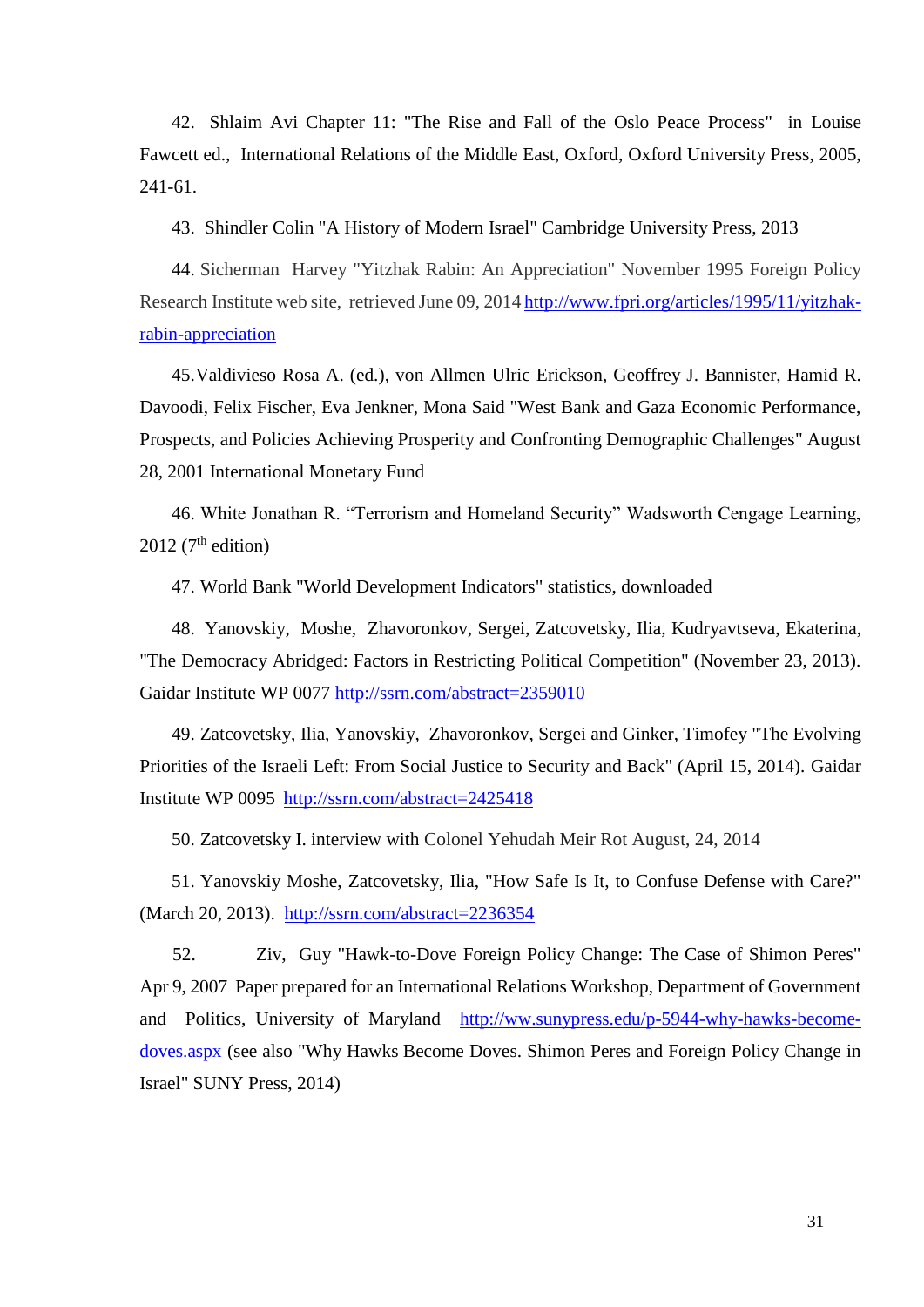53. Zittrain Eisenberg Laura, Caplan Neil "Negotiating Arab-Israeli Peace, Second Edition: Patterns, Problems, Possibilities Indiana Series in Middle East Studies Indiana University Press; Second Edition edition (July 14, 2010)

54. Ротенберг В. "Конфликт цивилизаций … с чем?" [http://rjews.net/v\\_rotenberg/civilization-conflict.html#.VEox5MIcTcs](http://rjews.net/v_rotenberg/civilization-conflict.html#.VEox5MIcTcs)

# <span id="page-31-0"></span>**Appendix: Some Additional Causes of the Intifada and Extended Duration of the Unrest**

#### <span id="page-31-1"></span>**The Principal Hypotheses under Consideration about the Causes of the Intifada**

We have described a model of spontaneous or organized protest of the Arab population of Judea, Samaria, and Gaza **against oppression**; testing this explanation (about the hardship of occupation) forms the principal focus of the present appendix devoted to the dynamics of the wellbeing of the Arab populace. We should also add that the Intifada dramatically worsened the predicament of the Arabs in terms of their freedom of movement. Prior to the Intifada, Arabs from Judea, Samaria, and Gaza were entirely free to travel throughout the State of Israel, without any restrictions.

A distinction needs to be drawn between causes accounting for the behavior of the organizers of the disturbances and those causes of the Intifada that cannot be reduced to the terror organizers' reactions to signals of the authorities' weakness. This is the only way to appreciate the relative significance of factors that are naturally qualitatively different from each other. We will devote our attention primarily to the economic factor (the "oppression" component) and the factor of the mistakes made by the Israeli leadership, which proved unable to predict the disturbances or to respond to them in an appropriate manner.

#### <span id="page-31-2"></span>**Intifada and the Well-being of the Arabs**

The return of the Jews led to an economic boom of sorts in Palestine. A mass Arab influx followed beginning in the late  $19<sup>th</sup>$  century (Population – Mitchell). But this did not prevent the Arabs from ferociously attacking the Jews from time to time, foregoing their own well-being in favor of a bid for dominant community status.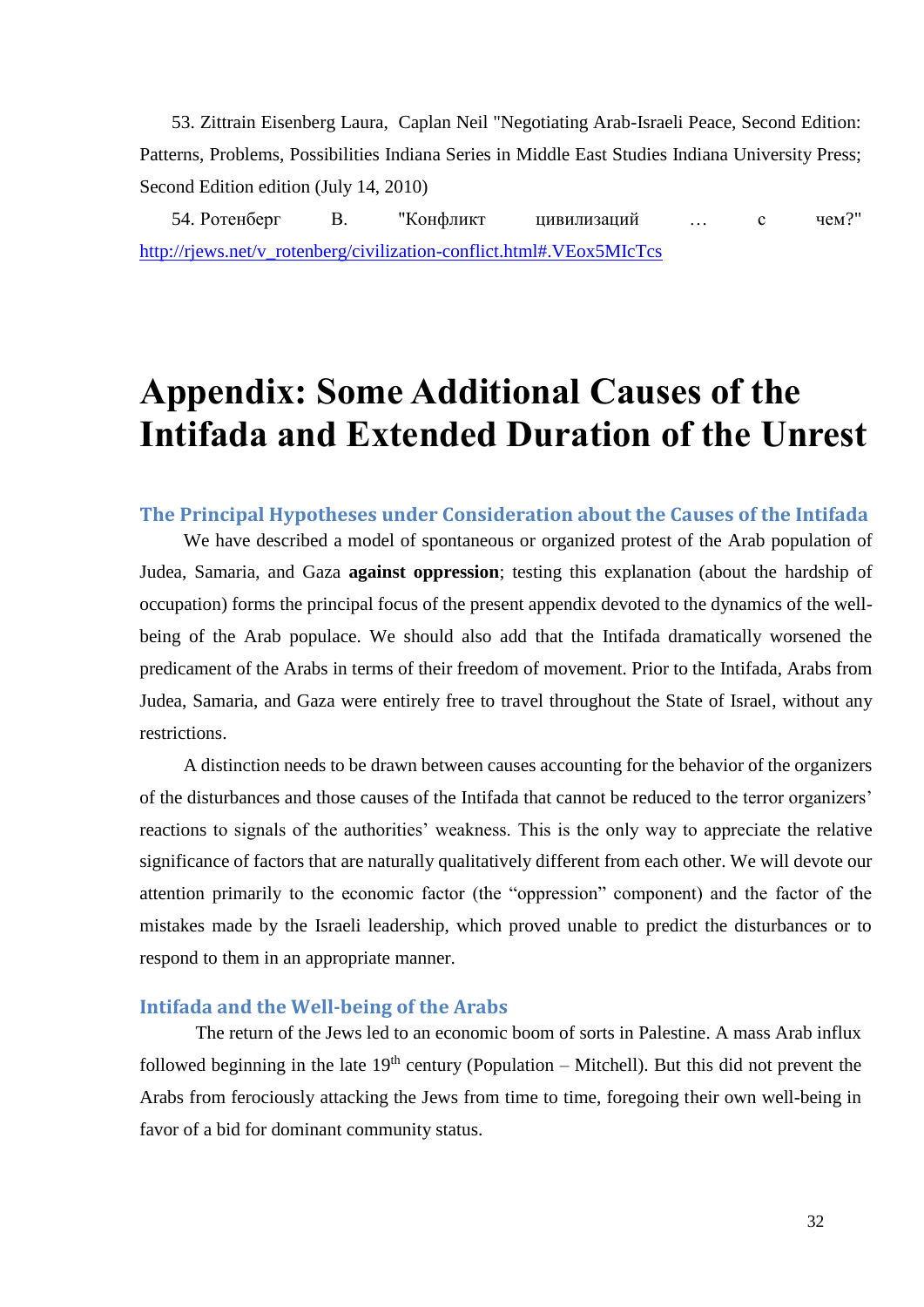The connection between a high Jewish population, the institutions supported by Jewish communities, and tradition on the one hand, and the guarantees of the life of property owners and private property on the other, were probably quite obvious to rational Arabs, and especially to their leaders. Yet the domination of alien institutions automatically implied giving up the opportunity to dictate one's preferences and arbitrarily confiscate the property of the subordinate dhimmi community. This makes the pendulum swing from peaceful and mutually profitable coexistence to untrammeled aggression and pogroms thoroughly explainable in a rational way.

It bears stressing that in the absence of a tradition of self-government or any form of democracy among the Arabs, the motives dictating the actions of the leaders become much more significant than those of the rest of the population. Uprisings and pogroms caused levels of wellbeing among the Arabs under the British Mandate to drop (Arnon and Gottlieb, 1993). The same was true at later comparable moments of intensified conflict (the "Second Intifada," the confrontation with Hamas and the Islamic Jihad in Gaza, as well as with the Fath in Judea and Samaria from 2008 to the present time).

An exact totaling of losses is objectively problematic, insofar as every case of intensification of the conflict dramatically lowered the likelihood of collecting quality data (Arnon and Gottlieb, 1993). Basing our conclusions on the data provided by the World Bank, which shows a series of observations in fixed prices beginning in 1994, we have (see Figure 5):



Figure 5. Dynamics of the per capita gross product in the so-called "West Bank." Taken from the World Bank, World Development Indicators, 2014.

The Second Intifada led to more than a one-third drop in per capita GDP in the "West Bank." The chief component of the Arabs' well-being consists of the well-being of the Jewish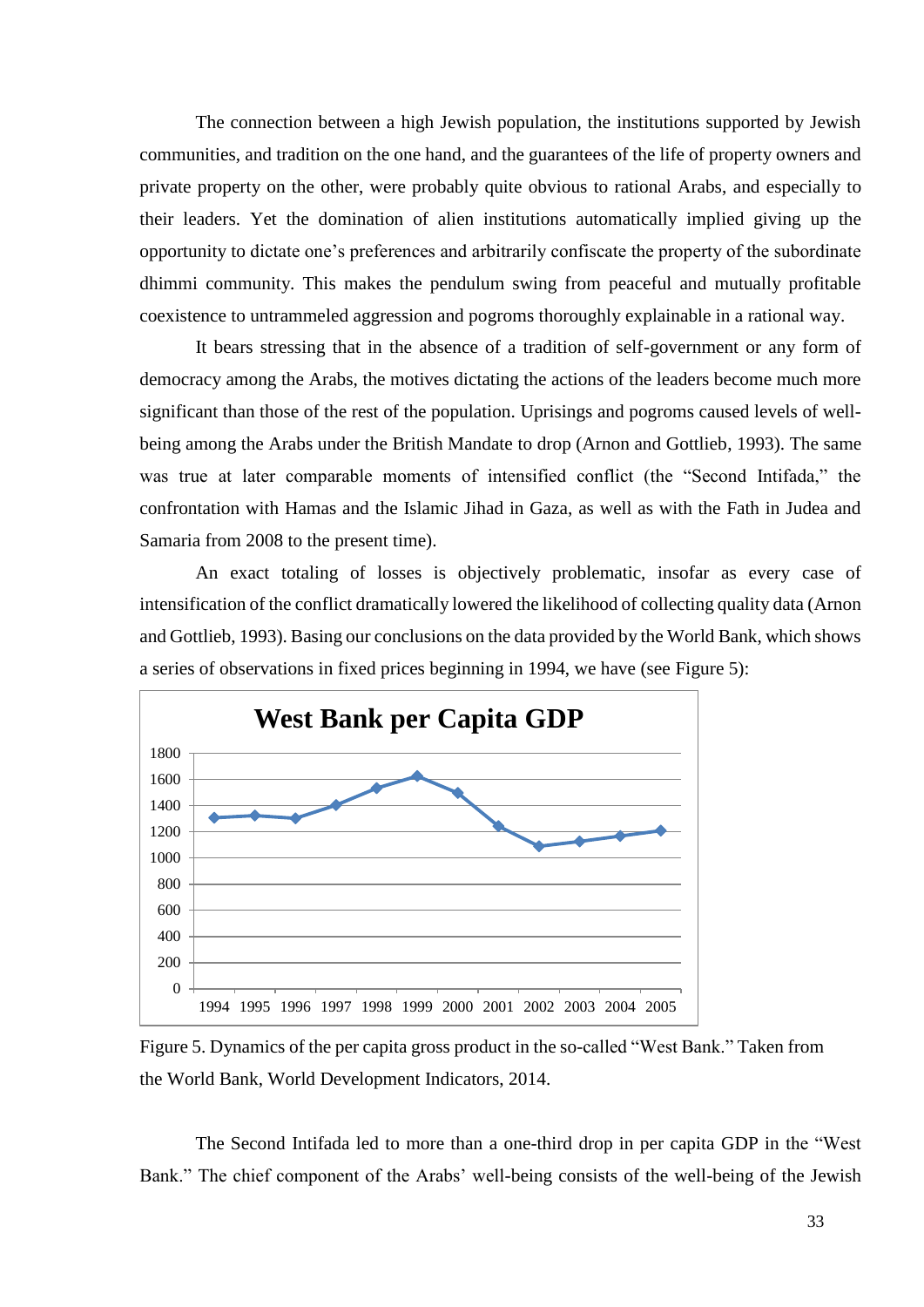community and the opportunity to integrate and take advantage of those institutions that protect property. By 2000, Israel's GDP had grown by nearly 80% in comparison with 1987 (\$114 billion in 1999–2000 versus \$65 billion in 1987).

Yet the opportunity to enter Israel's job market, as well as opportunities for Arabs to take advantage of Israel's institutions to improve their own predicament, was incomparably higher prior to the First Intifada (Beitler, 2004: pp. 1–2; "Open Bridge Policy," p. 55). The Arabs' predicament drastically worsened with the forced rejection of the "Open Bridge," which came with the frequent need to close off access for the Arab labor force beginning in 2000 (Valdiviseo et al., 2001). Up to 1988, there had been practically no restrictions on the freedom of movement throughout Israeli territory for Arabs living in Judea and Samaria. This means that the blow delivered against the Arabs' well-being by the First Intifada was probably greater than the one they had been dealt in 2000–2002 (Office of the United Nations Special Coordinator, 2002).

Work opportunities and protection of personal and property rights were quite solid prior to the eruption of the disturbances, and tended to improve over the long term. The memory of the situation under Jordanian rule could not have been utterly obliterated in the course of 20 years, so the contrast must have been obvious.

In light of the information provided above, arguments about the privations and humiliations suffered by the Arabs as the cause of unrest do not appear convincing.

#### <span id="page-33-0"></span>**"Technical" Failures as an Explanation of the First Intifada**

The bulk of the organizational responsibility for the failures rests with the extremely politicized military unambiguously affiliated with the Left: Amram Mitzna and Ephraim Sneh. The political responsibility is shared, along with Peres and Rabin (the leftist leaders), by the leaders of the Right, including Shamir. It should, however, be noted that surprising as the outbreak of the Intifada must have been for the leadership as a whole, it is a reasonable supposition that had the information about the brewing mass disturbances come into the hands of the then military leadership affiliated with leftist parties, they would have had no real incentive to act upon it or to treat it as something particularly deserving of attention.

The failure to appreciate the Islamist danger as such is obvious (the danger of political Islamism after the 1979 establishment of the Khomeini dictatorship in Iran and Sadat's murder in 1981 could not be ignored). But the magnitude of the failure should also not be exaggerated. The USSR and its clients from among those terrorist organizations that had a "work record" incomparable with the Islamists by 1987 were naturally seen as a greater threat than Iran or the Egyptian branch of the "Muslim Brothers." The way of annexation and mass construction along